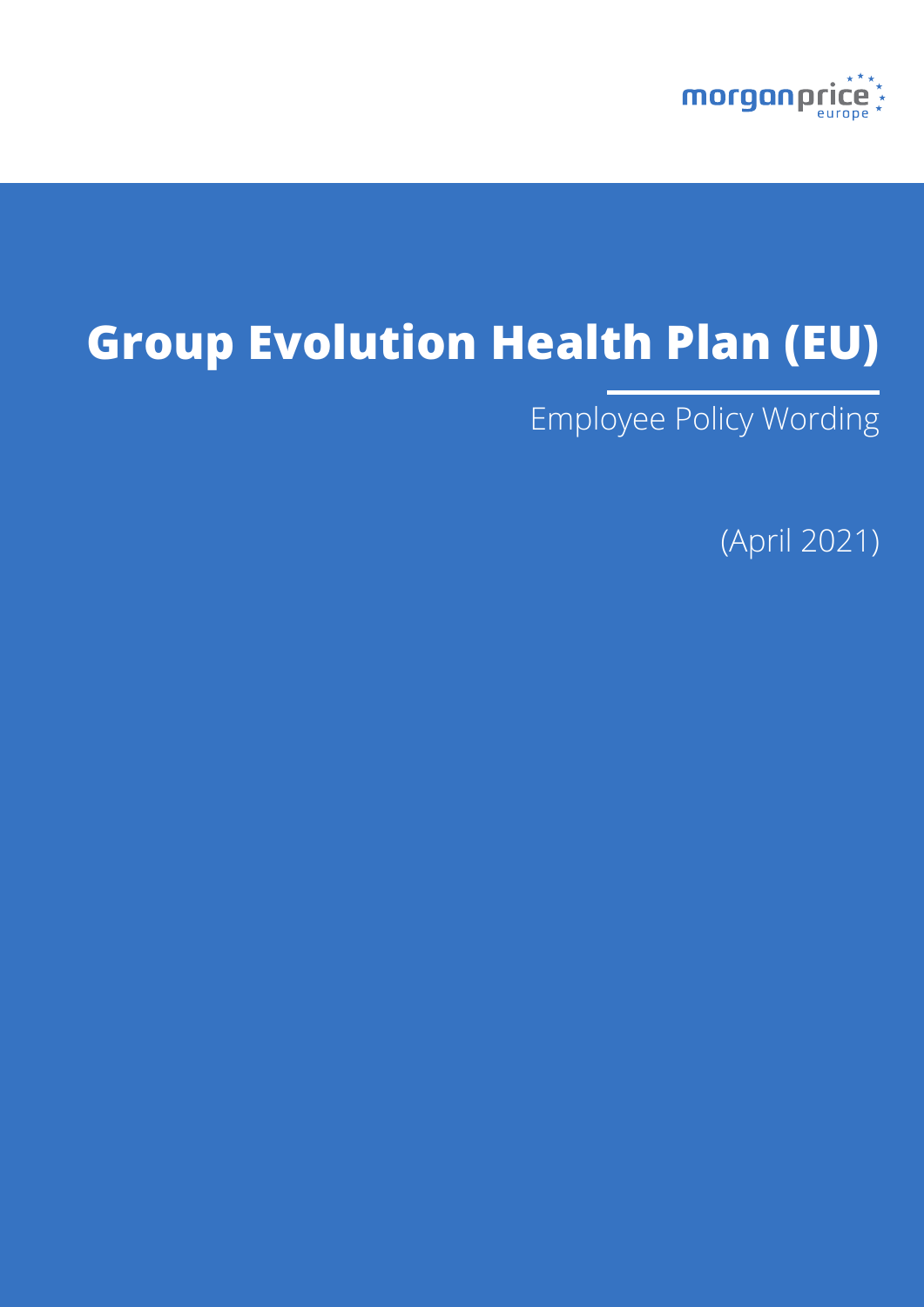

## **Contents**

## **1. Introduction to this policy**

- a. Contract of insurance
- b. Provision of insurance services and benefits
- c. Understanding the scope of this insurance
- d. Our promise of service
- e. Cooling-off period
- f. Queries on this policy
- g. Data Protection & Privacy Notice

## **2. Eligibility**

- a. Who can apply
- b. Conditions of acceptance
- c. Declarations and changes

## **3. Underwriting**

- a. Full Medical Underwriting (FMU)
- b. Moratorium Underwriting
- c. Medical History Disregarded (MHD)

## **4. How to claim**

- a. Emergency assistance/evacuation claims
- b. Claims requiring pre-authorisation
- c. Reimbursement claims
- d. General claims guidance notes
- e. Settlement of claims

## **5. Words and phrases used in this policy**

## **6. General exclusions**

## **7. General policy administration**

- a. Commencement of cover
- b. Adding or removing your dependants
- c. Maintaining cover
- d. Alterations to this policy
- e. Changing the plan type
- f. Policy duration and premium payment
- g. Temporary return to your home country
- h. Cancelling this policy
- i. Termination
- j. Death of you and/or your covered dependants
- k. Other insurance
- l. Subrogation
- m. Help and intervention
- n. Compliance
- o. Governing law

## **8. How to make a complaint**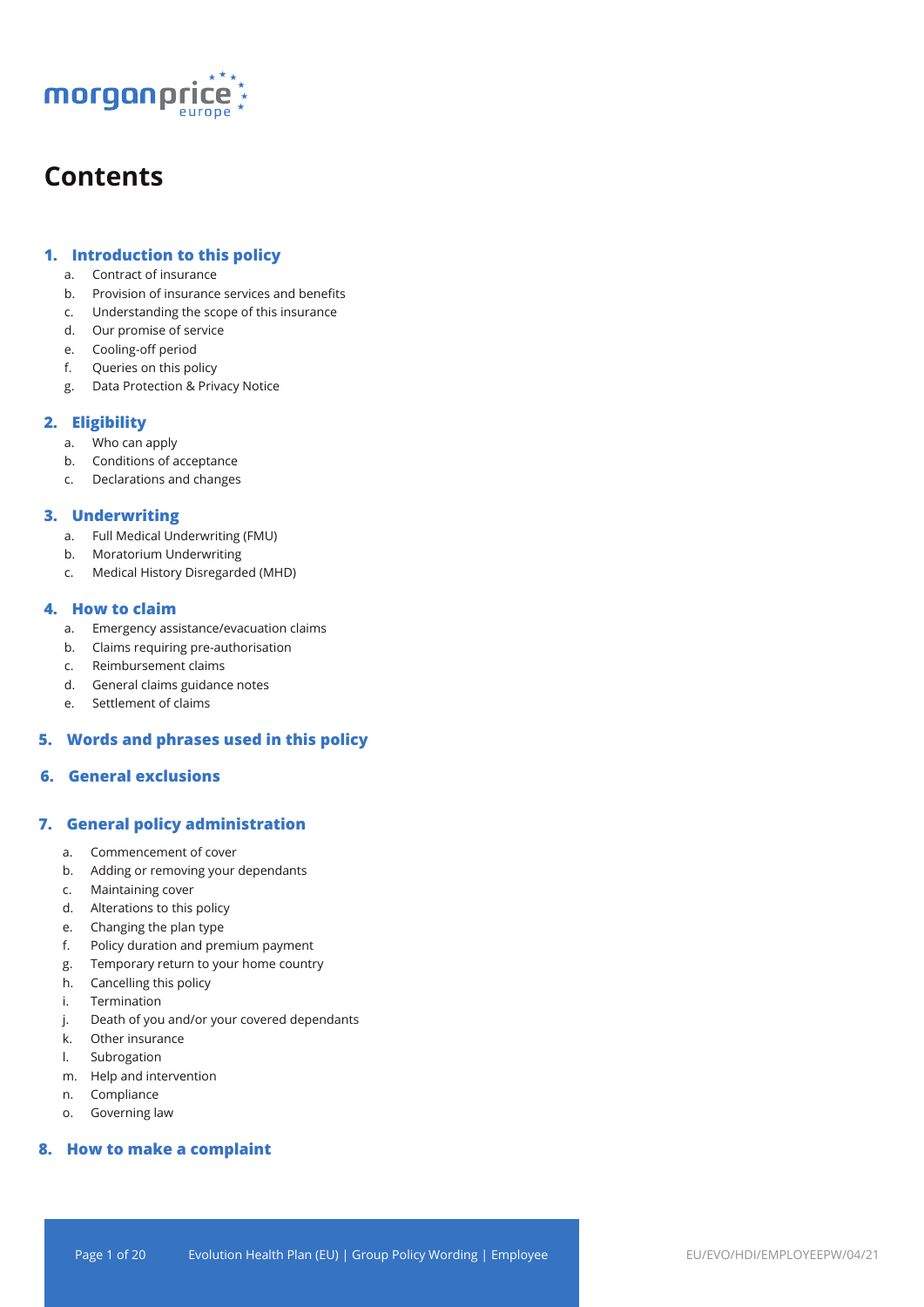## morganpri

## **1 Introduction to this policy**

Welcome and thank you for choosing the Group Evolution Health Plan (EU) from Morgan Price (Europe) ApS to look after your health insurance needs.

Please check the certificate of insurance to make sure that all of the details shown are correct. If any changes need to be made, please let your employer know immediately.

Take a few moments to look through this policy, including the detailed benefit schedule, to make sure you and/or your covered dependants fully understand what is covered by this insurance policy.

This policy has been written using plain language wherever possible and has been designed to set out all the features and benefits of the Group Evolution Health Plan (EU) in a straightforward and easy to understand format.

If there is any aspect of the Group Evolution Health Plan (EU) that you and/or your covered dependants are unsure about, please do not hesitate to contact us.

#### **a. Contract of insurance**

The group application form your employer completed, your and/ or your covered dependants application forms, together with any additional information provided, this policy wording, the certificate of insurance, any endorsements applied to this policy and the detailed benefit schedule, are all part of the contract of insurance between your employer and the Insurer, and should be read as one document.

Provided the required amount of premium is paid on the due date, we will provide you and/or your eligible dependants listed on the certificate of insurance with the benefits set out in the detailed benefit schedule attached to the certificate of insurance.

The insurance is effective only after we have issued written confirmation that you and/or your eligible dependants have been accepted for cover and becomes, and remains, insured in accordance with the terms and conditions set out in this policy.

#### **b. Provision of insurance services and benefits**

This is a list of the different parties involved in providing the insurance services and benefits under this policy:

- This is a Morgan Price (Europe) ApS policy. Morgan Price is responsible for the plan design, sales, administration (including issue of policy documents and collection of premiums) and general management of this policy.
- This policy is underwritten by HDI Global Specialty SE of Podbielskistraße 396, 30696 Hannover, Germany, which

is authorised to carry on general insurance business and is authorised and regulated by BaFin (the German Federal Financial Supervisory Authority) and is authorised to carry on business of insurance under the provisions of freedom to provide services in connection with Class 1 – Accident and Class 2 – Sickness, in all the member states of the European Union and of the European Economic Area.

• Morgan Price (Europe) ApS is the entity appointed by the Insurer to provide the services relating to claims handling, case management and evacuation and assistance on this policy.

#### **c. Understanding the scope of this insurance**

You and/or your covered dependants will find details of what is covered and what is not covered in the detailed benefit schedule. Please make sure you and/or your covered dependants read this carefully to understand what is covered and where waiting periods may apply to benefits.

In addition, within this policy wording, there is a list of general exclusions that apply to this policy.

#### **d. Our promise of service**

As a valued customer, you have important rights and entitlements. You are entitled to expect:

- **• Politeness and courtesy.**
- **• Helpful advice and guidance.**
- **• Confidentiality.**
- **• Professional and efficient service.**

At Morgan Price (Europe) ApS, each of our customers is important to us and we believe you have the right to a fair, swift and courteous service at all times. We will always aim to provide you with a professional, confidential and efficient service no matter what your query is.

However, we do appreciate that occasionally things can go wrong. We take all complaints seriously and aim to resolve them fairly and promptly. The information in the 'How to make a complaint' section explains how you can complain and how we will deal with your complaint.

### **e. Cooling-off period**

If having purchased this policy, your employer decides that it does not meet their needs, they will need to confirm in writing to info@morgan-price.eu that they wish to cancel this policy.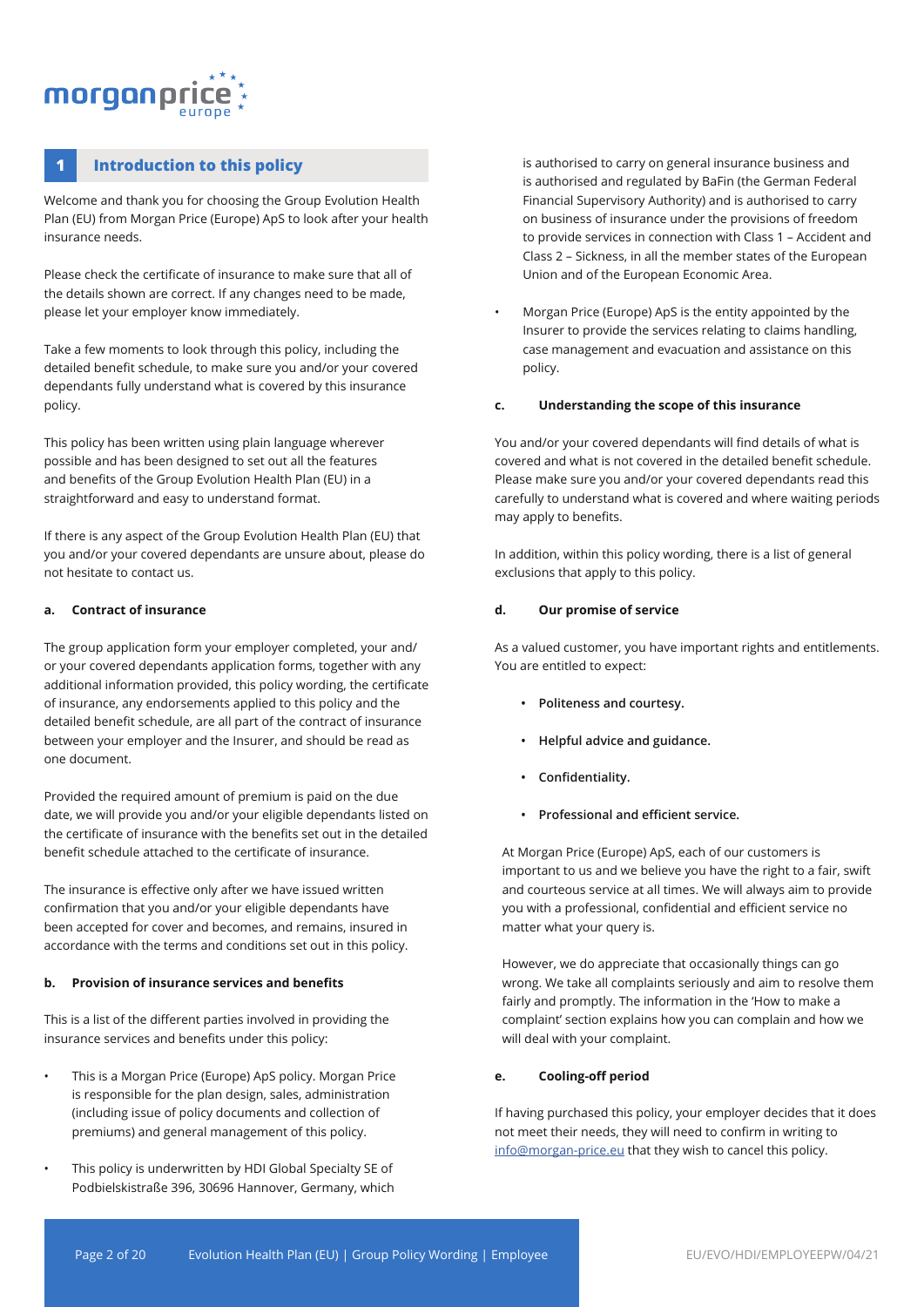

Provided no claims have been paid and/or pre-authorisation of claim costs have been issued, we will refund any premium that has been paid.

#### **f. Queries on this policy**

For any queries on this policy, you should contact:

**Morgan Price (Europe) ApS Nybrogade 18 3. 1203 Kobenhavn K Denmark**

**T: +44 (0) 1379 646 730**

**F: +44 (0) 1379 652 794**

#### **E: info@morgan-price.eu**

#### **g. Data Protection & Privacy Notice**

This notice explains how your data will be collected and dealt with, and your rights concerning that data. In this notice, `we', `us' or `our' refers to HDI Global Specialty SE and its agents, co-insurers and reinsurers. `You' or `your' refers to the individual whose personal data we are processing.

Personal data, or personal information, means any information about an individual from which that person can be identified. We respect your privacy and we are committed to protecting your personal data. Morgan Price (Europe) ApS, together with its insurance partner, HDI Global Specialty SE, is the joint controller and processor of your personal data.

#### **h. Responsible data controller**

HDI Global Specialty SE Podbielskistraße 396 30659 Hannover Germany Tel. +49 511 5604-2909 E-mail: contact@hdi-specialty.com

HDI Global Specialty SE is a Data Controller as defined under the EU General Data Protection Regulation ('GDPR').

You can reach our Data Protection Officer by post at the aforementioned address (please include the additional address line "Data Protection Officer") or by e-mail via our data privacy group mailbox: E-mail: privacy-hgs@hdi-specialty.com

#### **i. Personal data we may collect about you**

• Individual details such as name, address, proof of address, contact details (including emails and telephone numbers), gender, marital status, date and place of birth, nationality,

employer, job title, employment history and family details (including their relationship to you).

- Identification numbers issued by government bodies, agencies or similar such as national insurance, passport, tax identification or driving licence numbers.
- Financial information such as bank account or payment card details, income or transaction histories.
- Insurance policy information including information about quotes you receive and policies you take out.
- Credit and anti-fraud data including credit history, credit score, sanctions and criminal offences, and information received from various anti-fraud databases relating to you.
- Information about previous and current claims (including in connection with other related or unrelated insurance) which may include data about your health, criminal convictions, or special categories of personal data and, in some cases, surveillance reports.
- Technical information including your computer's IP address.
- Special categories of personal data which have additional protection under the GDPR, namely health, criminal convictions, racial or ethnic origin, political opinions, religious or philosophical beliefs, trade union membership, genetic data, biometric, or data concerning sex life or sexual orientation.
- Identification numbers issued by government bodies, agencies or similar such as national insurance, passport, tax identification or driving licence numbers.

#### **j. Where we may collect your personal data from**

We may collect your personal data from various sources:

- You (including, from time to time, recordings of your telephone calls with us)
- Your family members, employer or agent/representative (including your broker)
- Our agents, other insurers, insurance brokers, or reinsurers
- Credit reference agencies
- Websites or software applications for use on computers or mobile devices and/or social media content, tools and applications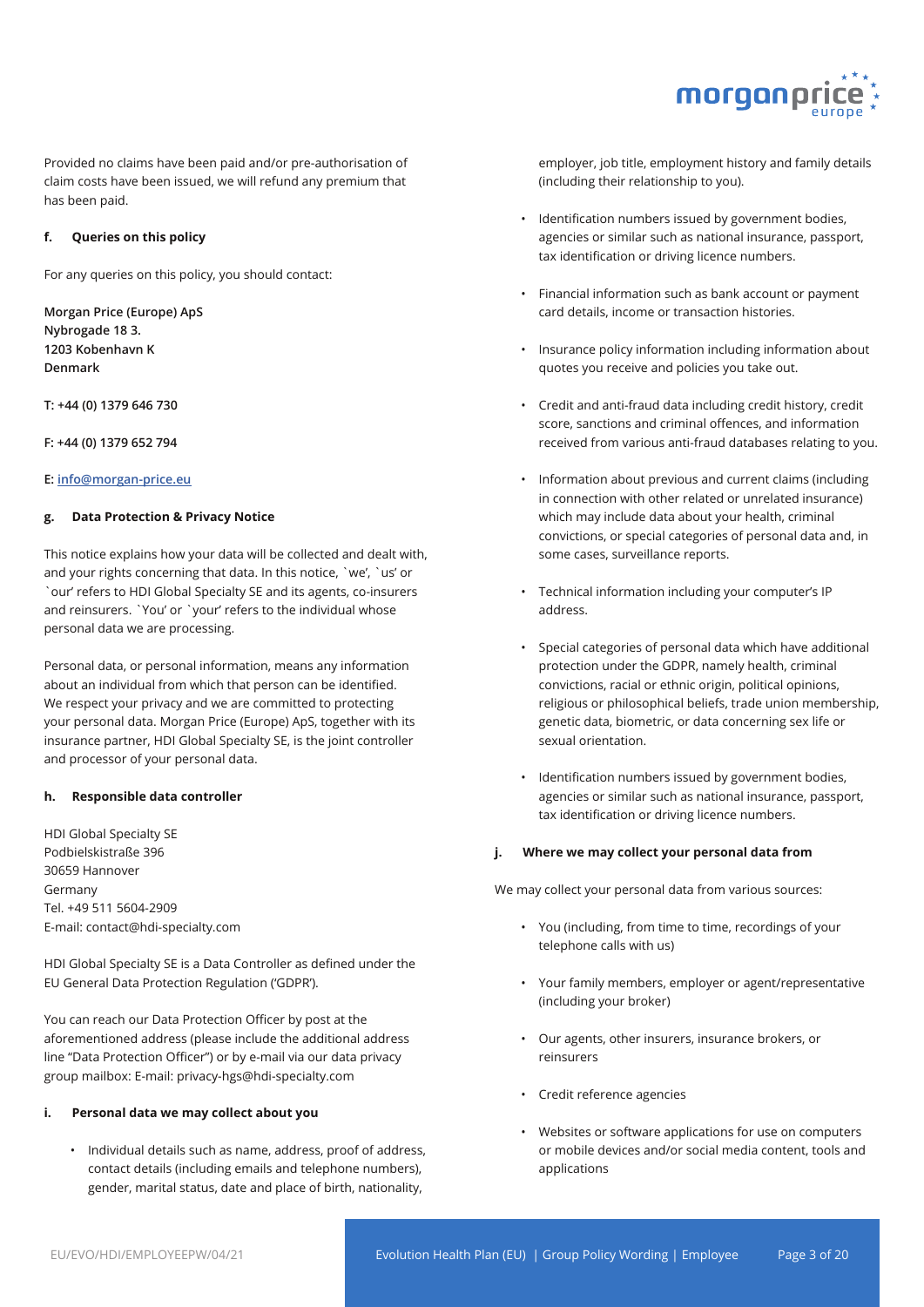

- Anti-fraud databases, sanctions lists, court judgments and other databases
- Government agencies
- Any open electoral register; or
- In the event of a claim, third parties including the other party or parties to the claim, witnesses, experts, loss adjusters, solicitors, claims handlers, translators, surveillance agents, engineers and others.

## **k. Identities of Data Controllers and Data Protection Contacts**

The operation of the insurance market means that personal data may be shared between insurance brokers, insurers, reinsurers and other market participants. You can find out the identity of the controller or controllers of your personal data in the following ways:

- If you took out the insurance yourself, get in touch with the data protection contact at your insurance broker or the entity you dealt with in taking out the insurance.
- If your employer or another organisation took out the insurance for your benefit, you should get in touch with the data protection contact at your employer or the organisation that took out the insurance.
- If you are not a policyholder or an insured under the insurance, you should get in touch with the organisation that collected your personal data.
- **l. The purposes, categories, legal grounds and recipients of our processing your personal data**
	- **• Your personal data may be processed for the following purposes:** 
		- Quotation/inception:
			- Setting you up as a client, including possible fraud, sanctions, credit and anti-money laundering checks
			- Evaluating the risks and matching them to appropriate policy terms/premium
			- Payment of premium where the insured is an individual
		- Policy administration
			- Client care, including communicating with you and sending you updates
- Payments to and from individuals
- Claims processing:
	- Managing insurance and reinsurance claims
	- Defending or prosecuting legal claims or regulatory proceedings
	- Investigating or prosecuting fraud
- Renewals
	- Contacting you/the insured to renew the insurance
	- Evaluating the risks and matching them to appropriate policy terms/premium
	- Payment of premium where the insured is an individual
- Other purposes including:
	- Complying with our regulatory or legal obligations
	- Risk modelling
	- Effecting reinsurance contracts
	- Transferring books of business, company sales, restructuring and reorganisation.
- **• We may also disclose personal data to the following non-exhaustive list of entities: reinsurers, financial institutions, service providers, contractors, agents, tax authorities, law enforcement and other regulators and group companies in connection with the above purposes. You will find the current list of service providers and our companies who participate in dataprocessing operations hereon our website or by emailing privacy-hgs@hdi-specialty.com.**
- **• We process your data on one of the following legal grounds:**
	- In order to place and operate the contract(s) of insurance;
	- Where a legitimate interest to do so has been identified for which processing of your data is necessary and which balances your interest, rights and freedoms e.g. protecting you from fraud or personalising the insurance product to you; or
	- Where we have a legal obligation to do so e.g. to prevent money laundering.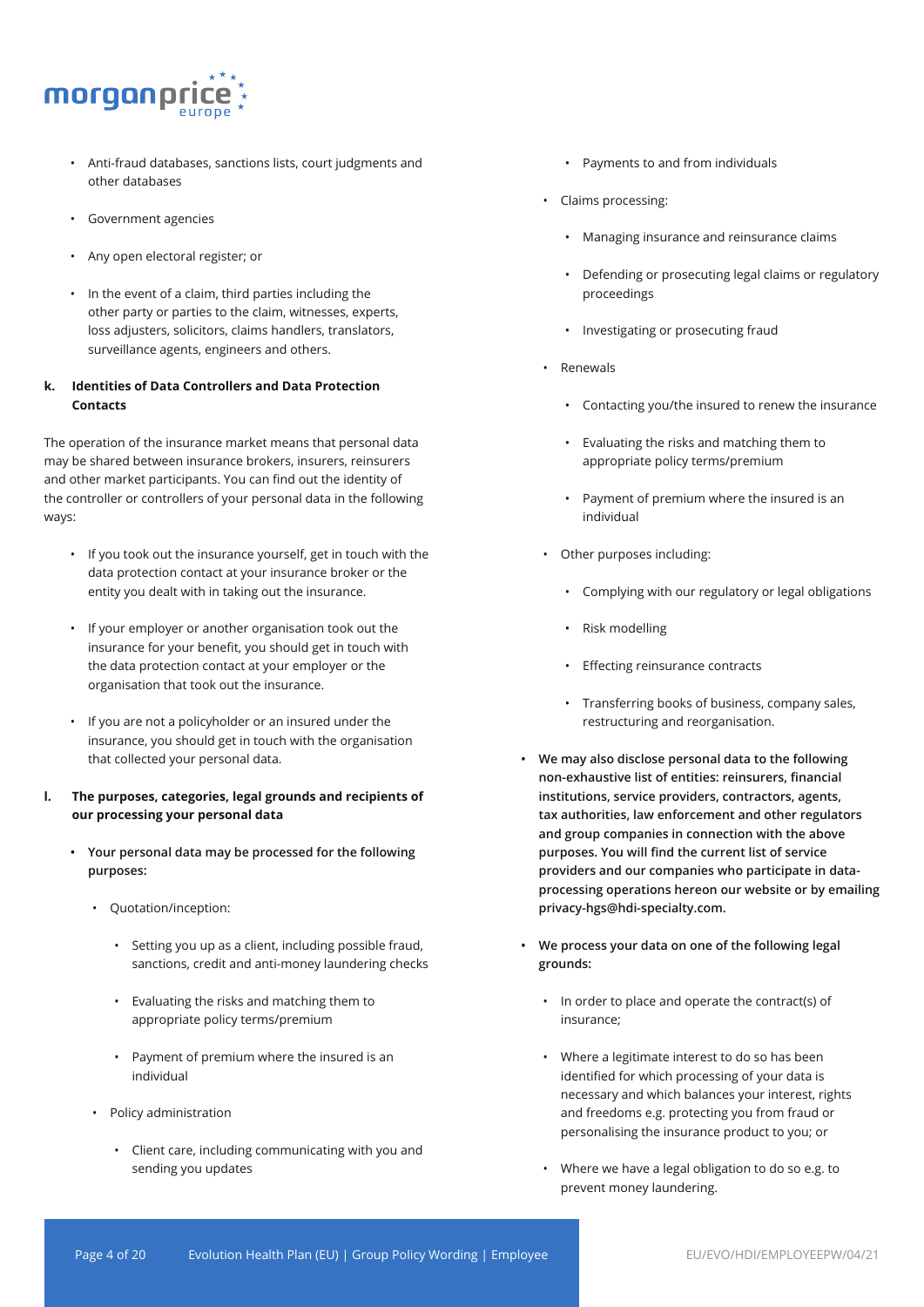

#### **m. Consent**

To provide insurance and deal with insurance claims in certain circumstances we may need to process special categories of your personal data (see 2.8 above), such as medical or criminal records. Your consent to this processing may be necessary to achieve one or more of the purposes set out above.

Where this is the case, you may withdraw your consent to such processing at any time by notifying privacy-hgs@hdi-specialty.com . If you do withdraw your consent, however, this may mean we cannot provide insurance or pay claims.

#### **n. Profiling**

When calculating insurance premiums, we may compare your personal data against other data such as industry averages or fraud patterns. Your personal data may also be used to create such other data to ensure, among other things, that premiums align to risk.

We may make decisions based on profiling and without staff intervention (known as automatic decision making).

#### **o. Storage and retention of your personal data**

Data is held by us on servers and in printed form, as well as on our behalf in off-site storage facilities. We will keep your personal data only for so long as is necessary and for the purpose for which it was originally collected. In particular, so long as there is any possibility that either you or we may bring or face legal claims in connection with the insurance contract(s), or if there are legal or regulatory reasons to retain your data, we must do so.

#### **p. International transfer of data**

We may need to transfer your data to third parties outside the European Economic Area. These transfers will be made in compliance with the GDPR.

If you would like further details of how your personal data would be protected if transferred outside the EEA, please contact privacyhgs@hdi-specialty.com.

#### **q. Amendment**

We may amend this Privacy Notice from time to time. We will let you know if we make any significant changes.

#### **r. Your rights**

If you have any questions about our use of your personal data, please contact the relevant data protection contact as explained above. In certain circumstances you may have the right to require us to:

- Provide you with further details about the use we make of your personal data
- Provide you with a copy of the personal data we hold
- Correct any inaccuracies in the personal data we hold
- Delete any personal data we no longer have any lawful ground to use
- Where the processing requires your consent, to withdraw that consent so we stop the processing in question
- Transfer your personal data to another organisation
- Object to any processing based on the legitimate interests ground at 4.3.2 above unless our reasons for that processing outweigh any prejudice to your data protection rights
- Object to automated processing, including profiling
- Restrict how we process or use your personal data in certain circumstances e.g. whilst a complaint is being investigated.

In certain circumstances we may need to restrict the above rights to safeguard the public interest (e.g. prevention or detection of crime) or our interests (e.g. legal or litigation privilege).

If you are not satisfied with our use of your personal data or our response to any request by you to exercise any of your rights, or if you think we have breached the GDPR, you have the right to complain to the relevant national authority, details below.

**Germany** (lead supervisory authority) Die Landesbeauftragte für den Datenschutz Niedersachsen Prinzenstraße 5 30159 Hannover

Phone: +49 (0511) 120 45 00 Fax: +49 (0511) 120 45 99 E-mail: poststelle@lfd.niedersachsen.de Website: https://www.lfd.niedersachsen.de

#### **Sweden**

Datainspektionen Drottninggatan 29 5th Floor Box 8114 104 20 Stockholm

Tel. +46 8 657 6100 Fax +46 8 652 8652 e-mail: datainspektionen@datainspektionen.se Website: http://www.datainspektionen.se/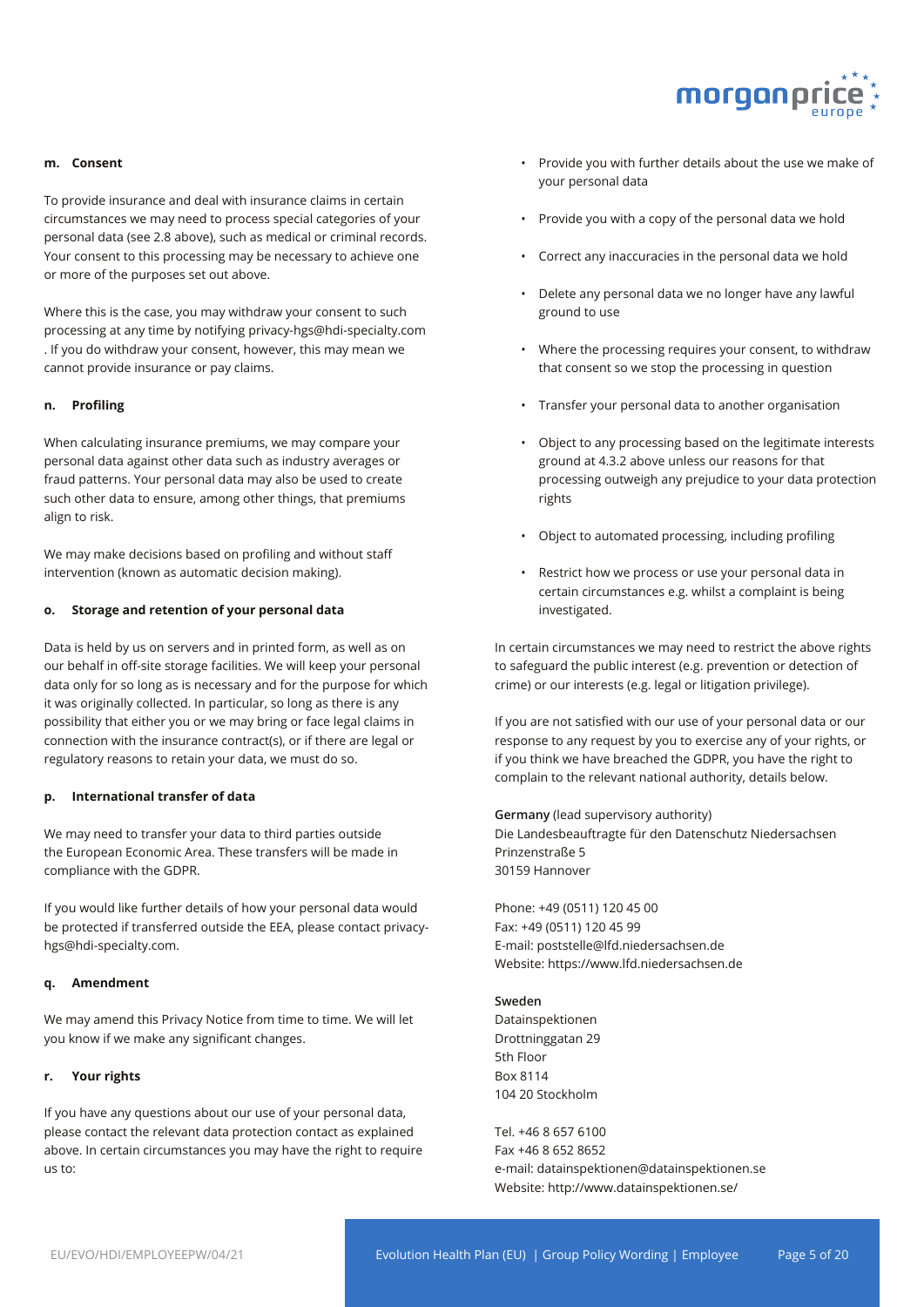

#### **Italy**

Garante per la protezione dei dati personali Piazza di Monte Citorio, 121 00186 Roma

Tel. +39 06 69677 1 Fax +39 06 69677 785 e-mail: garante@garanteprivacy.it Website: http://www.garanteprivacy.it/

#### **UK**

#### **England**

Information Commissioner's Office Wycliffe House Water Lane Wilmslow Cheshire SK9 5AF

Tel: 0303 123 1113 (local rate) or 01625 545 745 (national rate) casework@ico.org.uk

#### **Scotland**

Information Commissioner's Office 45 Melville Street Edinburgh EH3 7HL

Tel: 0131 244 9001 scotland@ico.org.uk

#### **Wales**

Information Commissioner's Office 2nd Floor Churchill House Churchill Way Cardiff CF10 2HH

Tel: 029 2067 8400 wales@ico.org.uk

#### **Northern Ireland**

Information Commissioner's Office 3rd Floor 14 Cromac Place Belfast BT7 2JB

Tel: 0303 123 1114 (local rate) 028 9027 8757 (national rate) ni@ico.org.uk

#### **s. Contact Us**

Head Office: Data Protection Officer, Podbielskistraße 396, 30659 Hannover, Germany, Tel. +49 511 5604-2909

UK Branch: Legal & Compliance, 10 Fenchurch Street, London, EC3M 3BE, Tel. +44 (20) 7015 4000

Scandinavian Branch: Legal & Compliance, Hantverkargatan 25, P.O Box 22085, SE-104 22 Stockholm, Tel. +46 8 617-5485

Italian Branch: Data Protection Officer, Podbielskistraße 396, 30659 Hannover, Germany

## **2 Eligibility**

#### **a. Who can apply?**

This is an international policy designed for expatriates (i.e. persons living/working outside of their home country) and local nationals (i.e. persons living and/or working inside their home country). Your employer may offer to provide cover for your eligible dependants, with the exception of the United States of America.

- The policy is not available to you and/or your covered dependants in countries where it would breach any sanction, or where it is prohibited by law or local legislation.
- You must be in active service on the start date on the certificate of insurance.

This policy is not available to any employees whose primary residence is Cambodia, China, Hong Kong, Indonesia, Japan, Laos, Macau, Malaysia, Myanmar, Philippines, Singapore, South Korea, Taiwan, Thailand, Timor-Leste or Vietnam. Employees of these countries should apply for an Evolution Health Plan (Asia Pacific).

Maximum age of entry at the start date of this policy on a Full Medical Underwriting basis is 74.

Maximum age of entry at the start date of this policy on a Moratorium basis is 55.

Children can be added to an employees policy, but they must be under age 19 and unmarried (or under age 25, unmarried and in full-time further education) at the start date.

Children may remain covered under this policy until the annual renewal date following their 19<sup>th</sup> birthday (or 25<sup>th</sup> birthday where in full-time education) or marriage, at which time, their insurance cover under this policy will end and they may move onto their own policy.

#### **b. Conditions of acceptance**

We are entitled to refuse an application from you and/or your eligible dependants without giving a reason. We also reserve the right to ask for evidence of age, state of health, employment status or educational status.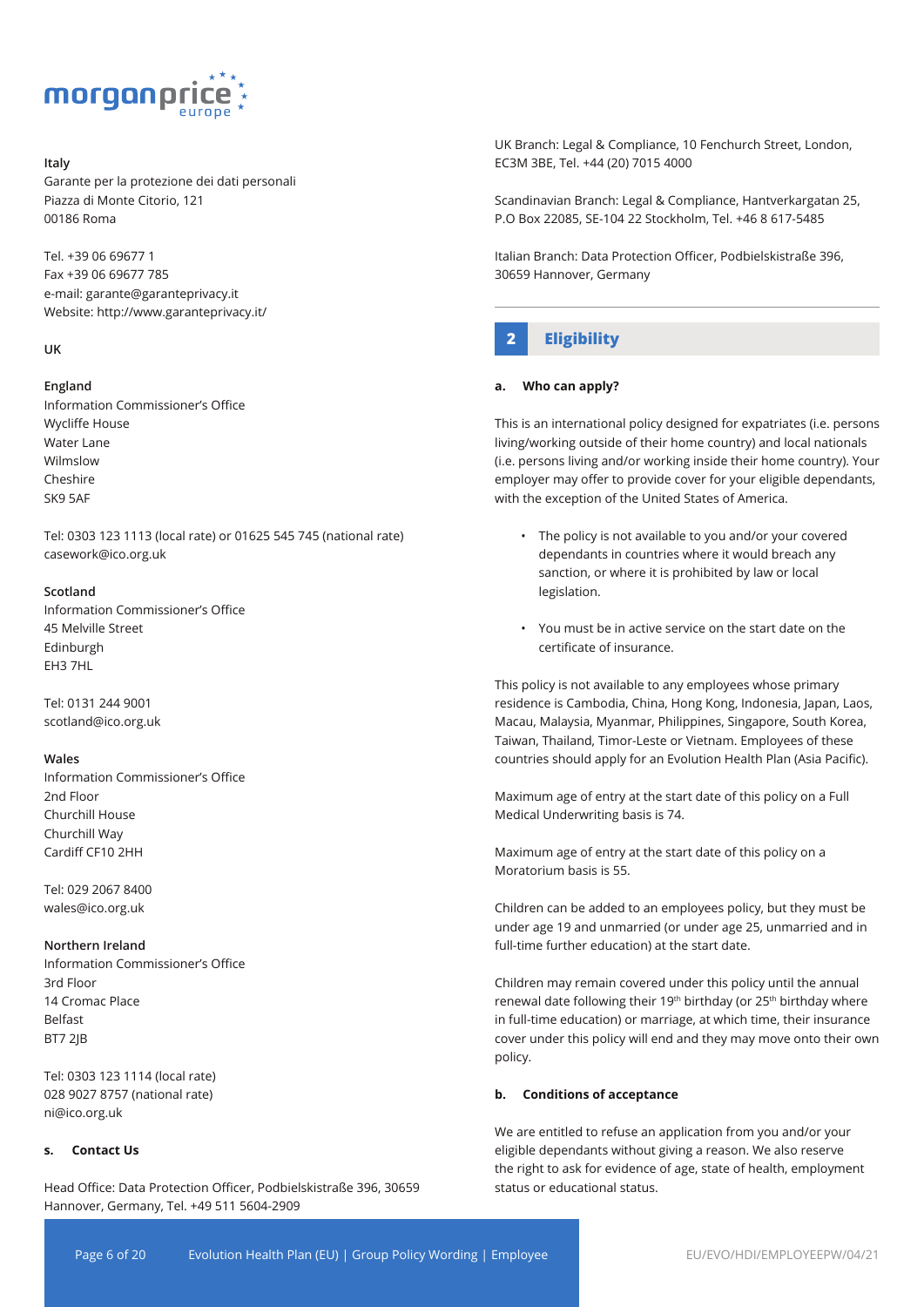

We may wish to apply special terms, exclusions or premium increases to reflect any exceptional circumstances regarding you and/or your eligible dependants application.

If we cannot obtain all the information we need to assess a risk, we reserve the right to decline cover.

In order to benefit from this policy, you and/or your eligible dependants must:

- Answer all questions about this policy honestly and fully at all times;
- Not deliberately mislead us by misstatement;
- Tell us straight away if anything you and/or your eligible dependants have already told us changes, especially between the date your employer applies for this policy and the date we issue it;
- Observe and comply with the terms and conditions of this policy.

Or this policy may be cancelled, and/or any claims you and/or your covered dependants make may not be paid.

#### **c. Declaration and changes**

You must immediately inform your employer of any change in the information given on the application form, in particular relating to any medical declaration you have made for yourself and/or any covered dependants, address, country of residence, the birth or adoption of a child, or any other change involving your covered dependants. If you do not tell your employer, this policy may be cancelled and any claim made may not be paid.

## **3 Underwriting**

We assess risks in different ways as listed below:

#### **a. Full Medical Underwriting**

If your employer selects Full Medical Underwriting (FMU), you must complete the FMU application form. We will review the information provided to ascertain whether you and/or any eligible dependants will be accepted with or without specific exclusions or terms.

We may need to request additional information to be able to provide terms. You must ensure that the FMU application form is fully and accurately completed.

Any pre-existing conditions not declared on your FMU application will not be covered by this policy.

If a specific exclusion or terms will apply to this policy, we will advise your employer in writing and they will need to confirm to us in writing that they accept the terms offered before this policy can start.

#### **b. Moratorium Underwriting**

Moratorium Underwriting is only available if you and/or any eligible dependants are under age 55 at the start date of this policy. If your employer select Moratorium Underwriting, you must complete the Moratorium application form.

Moratorium Underwriting means that you and/or any eligible dependants will not be covered for any pre-existing conditions that have been in existence during the 5-year period before the start date. After 2 years continuous cover, pre-existing medical conditions may become eligible for cover (unless the condition is specifically excluded by this policy) if, at the first time of receiving treatment, you and/or your eligible dependants have not:

- **• Suffered any symptoms;**
- **• Consulted any medical practitioner for check-ups/ monitoring of a condition, received follow-up examinations, medical treatment or advice;**
- **• Been prescribed or taken medicine, including over the counter drugs, special diets, injections or physiotherapy;**
- **• And, you and/or your eligible dependants were not reasonably aware the condition existed.**

If there is any doubt over whether a condition existed prior to the start date of this policy, we reserve the right to request a further medical opinion. The final decision on whether a condition is covered rests solely with our Chief Medical Officer (CMO).

#### **c. Medical History Disregarded (available to group schemes of more than 10 employees)**

If your employer has selected Medical History Disregarded (MHD) Underwriting, we do not require you and/or your eligible dependants to declare your previous medical history, and you and/or your eligible dependants will not be required to complete an application form.

Any ongoing or potential claims, which may affect the overall risk of this policy, including pre-existing cases of pregnancy, cancer, heart and lungs, and back problems in the current period of insurance cover, MUST be disclosed and accepted by us prior to cover being confirmed on this policy.

We do not have to accept a scheme on MHD Underwriting and we do not have to give a reason why.

## **4 How to claim**

#### **a. Emergency assistance/evacuation claims (Preauthorisation required)**

Assistance is available 24-hours a day, 365 days a year for medical emergencies, including evacuation and transportation.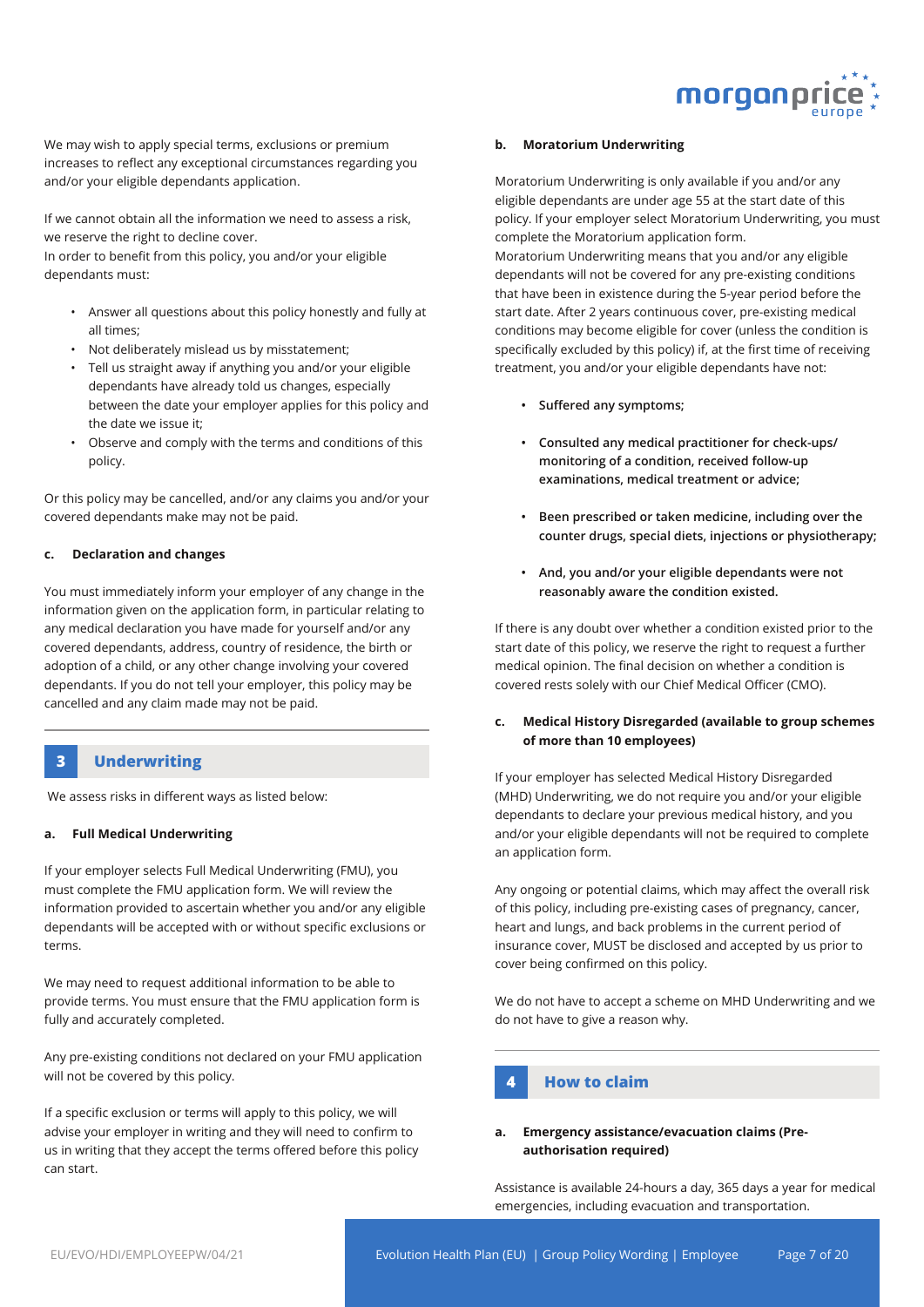

If you and/or your covered dependants have an emergency, critical or life-threatening medical condition, and local facilities may not be available to provide the necessary medical treatment, please contact us immediately for assistance on

### **+44 (0) 3300 581 668** and select **Option 2**.

You and/or your covered dependants will need to provide the following information for the person requiring medical treatment:

- **• Full name.**
- **• Date of birth.**
- **• Membership Number (found on the certificate of insurance).**
- **• Location.**
- **• Name and contact details of treating physician/hospital.**
- **• Details of the medical condition.**

We will make contact with your and/or your covered dependants treating physician to obtain required medical information, so that we can assess your and/or your covered dependants medical condition and decide if medical evacuation is required, and how we will need to action that. If covered, arrangements will be made and we will deal directly with any facility or evacuation provider.

In dire emergencies in remote or primitive areas where you and/ or your covered dependants cannot make contact with us in advance, you and/or your covered dependants must contact us as soon as is practicably possible.

#### **b. Claims requiring pre-authorisation**

Within the detailed benefit schedule, it is shown where certain benefits need pre-authorisation. If you and/or your covered dependants wish to make a claim on one of these benefits, you need to call us on **+49 (0)32 211 12 2010** and select **Option 3,** or send an email to mpclaims@morgan-price.eu or euroclaims@morgan-price.eu if you and/or your covered dependants are resident in Germany, with the details of your and/ or your covered dependants claim.

In most cases, we will then be able to deal directly with the hospital/clinic to arrange your and/or your covered dependants treatment and then place a guarantee of payment with the hospital and pay them directly.

If you and/or your covered dependants are admitted into hospital in an emergency, please make sure that you and/or your covered dependants, a representative, or a member of the hospital staff contact us within 2 days of you and/or your covered dependants being admitted into hospital otherwise a 25% co-insurance will apply to the claim.

### **If you and/or your covered dependants do not contact us for pre-authorisation as per the detailed benefit schedule, a 25% co-insurance will apply to your and/or your covered dependants claim.**

If this policy has a deductible/excess or co-insurance to be applied, you and/or your covered dependants will be responsible for paying the hospital directly for the costs not covered.

#### **c. Reimbursement claims**

For claims that do not require pre-authorisation, you and/or your covered dependants should take a claim form when you and/or your covered dependants receive medical treatment and request the treating physician to complete their part of the form. Settle the invoice and then send us the claim form and paid invoice/receipt.

Claim forms can be downloaded from www.morgan-price.eu

Please note, any fee that the physician may charge for completing the claim form is your and/or your covered dependants responsibility.

Please send the claim form and supporting documentation to us by secure email to mpclaims@morgan-price.eu or euroclaims@morgan-price.eu if you and/or your covered dependants are resident in Germany.

Alternatively, post them to us at: **Morgan Price Claims Department Morgan Price (Europe) ApS Nybrogade 18 3. 1203 Kobenhavn K Denmark**

Please take a copy of the claim documents before posting us the originals.

If you and/or your covered dependants want to speak to us about a claim, please call us on **+49 (0)32 211 12 2010**

#### **d. General claims guidance notes**

You and/or your covered dependants only need to complete one claim form for each different medical condition per policy year. If you and/or your covered dependants receive further bills for an already submitted claim, please send these in with an accompanying letter quoting your and/or your covered dependants membership number and claim number already provided. Alternatively, take a copy of the original claim form and submit that with the additional bills.

When you submit your and/or your covered dependants first claim, please ensure that you and/or your covered dependants also send us the completed bank details form to ensure we can make payment to you and/or your covered dependants. You and/ or your covered dependants must include an IBAN and SWIFT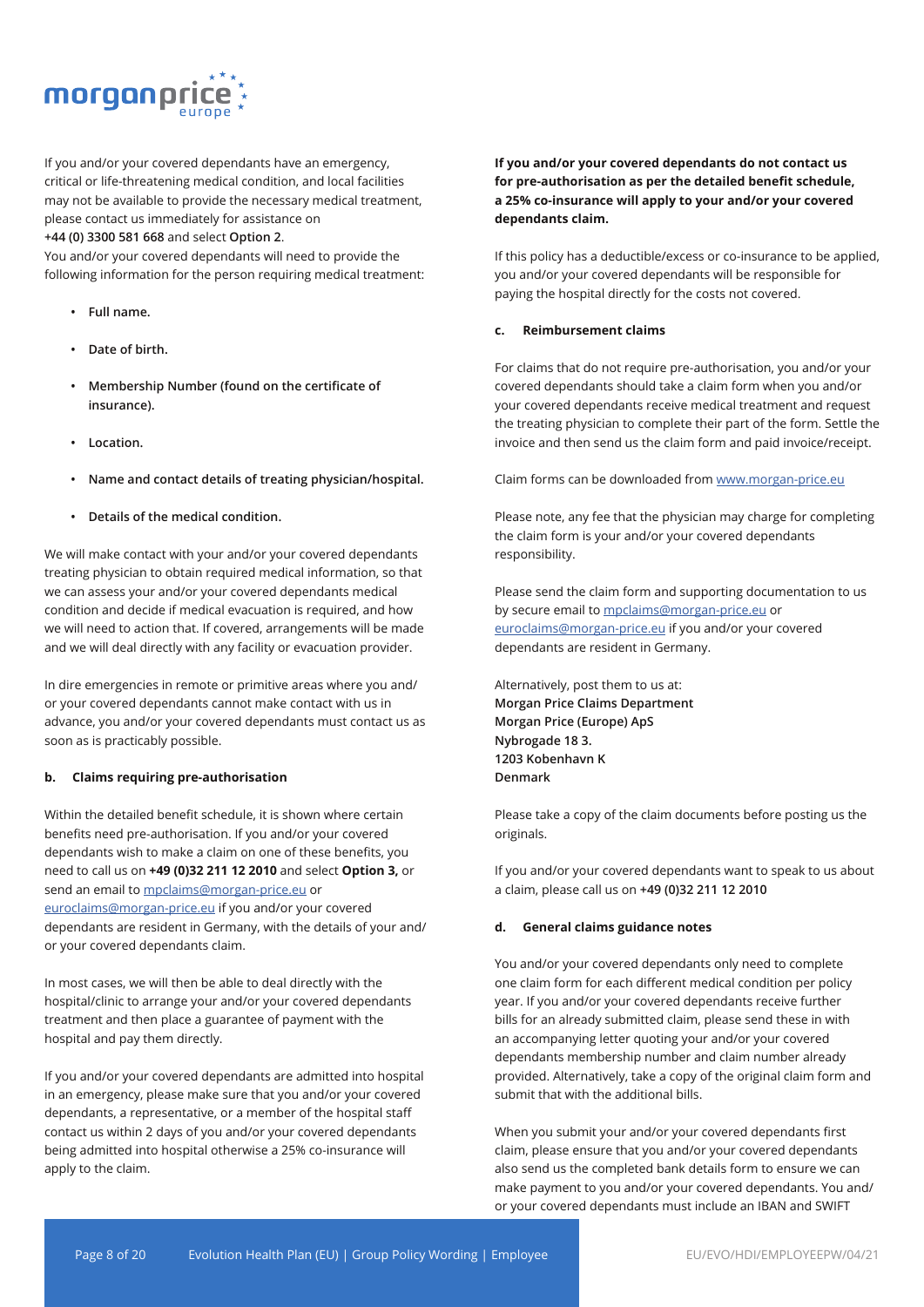

#### code where this is required.

Please note that we cannot make payments to banks in countries where UK/US Sanctions are in place.

**ALL** claims must be submitted within **3 months** of the date of service or treatment, otherwise they will not be considered for reimbursement.

You and/or your covered dependants must provide us with written response to any request for information regarding a claim within 28 days of us asking, or as soon as reasonably possible thereafter. In certain circumstances, we may ask you and/or your covered dependants to undergo a medical examination, which we will pay for. You and/or your covered dependants must provide us with a written statement to substantiate the claim together with (at your and/or your covered dependants own expense) all necessary documentary evidence, information, certificates, receipts and reports that we may reasonably request you and/ or your covered dependants to supply. It may also be necessary to request information such as a police report, death certificate, autopsy report and travel itineraries. Failure to provide us with the information we have reasonably requested, will result in us being unable to assess your and/or your covered dependants claim.

In the evaluation of medical claims, the decision of our Chief Medical Officer (CMO) is our final decision.

If your employer has chosen a deductible/excess to apply to this policy, it will apply on a per person, per period of insurance basis, which means that it will be applied once a year to each insured person(s). If your employer has also selected a co-insurance on out-patient benefit options, the excess will be applied to the claim first and then the co-insurance will be applied to the remaining amount. At the start of each period of insurance, you and/or your covered dependants are responsible for bearing the eligible costs for any expenses up to the value of your and/or your covered dependants deductible/excess.

Please send us a completed claim form, together with all the bills so that we can work out the amount payable once you and/or your covered dependants have incurred eligible costs up to the level of the deductible/excess.

#### **e. Settlement of claims**

Once we have reviewed the documentation provided and processed your and/or your covered dependants claim, we will send you and/or your covered dependants a reimbursement statement and make payment of the covered expenses directly into your and/or your covered dependants chosen bank account.

We will pay for any bank charges incurred in submitting the funds into your and/or your covered dependants bank account.

We will not pay for any charges made by your and/or your covered dependants bank for receiving the funds. For claims made where you and/or your covered dependants

have incurred expenses in a currency other than the currency of this policy, settlement will be calculated using the appropriate exchange rate prevailing on the date treatment was received.

## **5 Words and phrases used in this policy**

Certain words and phrases used in this policy wording, and the other documentation which forms part of this policy, have specific meanings, which are defined below. Where words and phrases are not shown, they will take on their usual meaning within the English language.

#### **Accident**

A sudden, unexpected, specific bodily injury caused by violent or external means.

#### **Active Service**

An employee will be considered in active service on any day if he/ she is then performing in the customary manner all the regular duties of their employment as performed, or were capable of being performed on the last regularly scheduled day of work.

#### **Acute Medical Condition**

A medical condition of rapid onset resulting in severe pain or symptoms, which is of brief duration and that is likely to respond quickly to medical treatment.

#### **Annual renewal date**

The day after the expiry date as shown on the certificate of insurance.

#### **Benefit schedule**

The detailed table of benefits included within the certificate of insurance, which sets out the benefits available to you and/or your covered dependants under this policy, in line with the chosen level of cover.

#### **Birth defect**

A deformity or medical condition, which is caused during pregnancy and/or childbirth.

#### **Bodily injury**

An identifiable physical injury that directly results from an accident.

#### **Cancer**

Any malignant tumour positively diagnosed with histological confirmation and characterised by the uncontrolled growth of malignant cells and invasion of tissue. The term malignant tumour includes leukaemia, lymphoma and sarcoma.

#### **Certificate of insurance**

The document issued to you and/or your covered dependants, which shows the name of your employer, together with the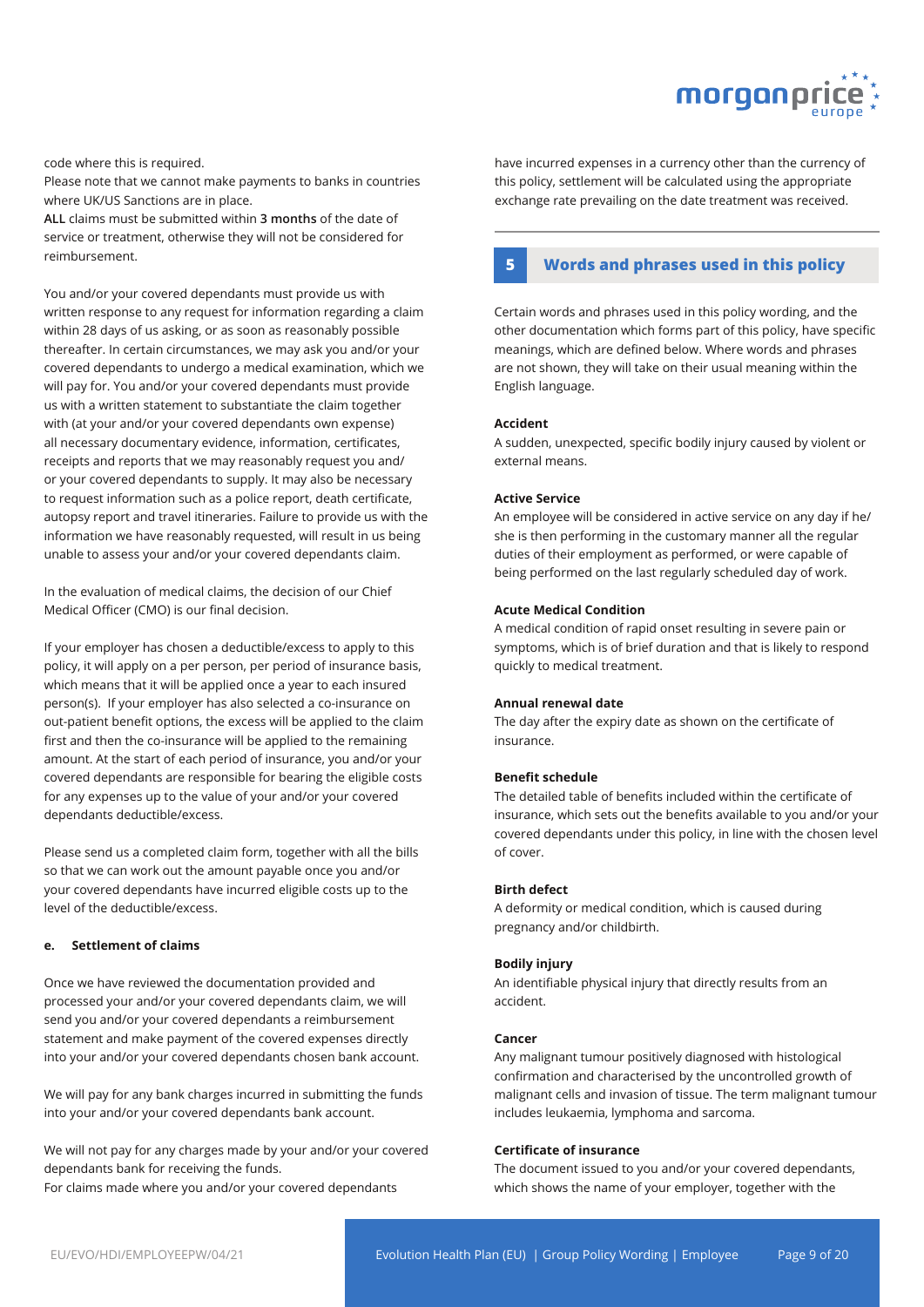

insured employees, selected geographical area, selected currency, level of cover, period of insurance, inception and expiry date, name of the Insurer, any special terms, conditions and exclusions and the detailed benefit schedule, which apply to this policy.

#### **Chronic medical condition**

A medical condition, which has two or more of the following characteristics:

- It has no known recognised cure;
- It continues indefinitely;
- It has come back;
- It is permanent;
- Requires palliative treatment;
- Requires long-term monitoring, consultations, check-ups, examinations or tests;
- You and/or your covered dependants need to be rehabilitated or specially trained to cope with it.

#### **Claim**

The total cost of treating a single medical condition or bodily injury.

#### **Close relative**

Spouse or partner (of the same or opposite sex), mother, father, mother-in-law, father-in-law, stepmother, stepfather, legal guardian, daughter, son, daughter-in-law, son-in-law, (including legally adopted son or daughter), stepchild, sister, brother, sisterin-law, brother-in-law, grandparents or grandchildren of you and/ or your covered dependants.

#### **Co-insurance**

The percentage of eligible costs, which you and/or your covered dependants are responsible for paying.

#### **Complications of pregnancy and childbirth**

For the purposes of this policy, complications of pregnancy and childbirth shall only be deemed to include the following: toxaemia, gestational hypertension, pre-eclampsia, ectopic pregnancy, hydatidiform mole, ante and post partum haemorrhage, retained placenta membrane, stillbirths, miscarriage, medically necessary caesarean sections and medically necessary abortions.

#### **Confinement to home**

When an illness or injury restricts the ability of you and/or your covered dependants to leave your/their home, except with the assistance of another individual and the aid of a supportive device (such as crutches, a cane, a wheelchair or a walker). Any medically necessary absence from your and/or your covered dependants home shall not disqualify you and/or your covered dependants from being considered to be confined to home.

#### **Congenital condition**

A medical condition or abnormality that is present at birth.

#### **Consultant**

A surgeon, anaesthetist or physician who is legally qualified to practice medicine or surgery following attendance at a recognised medical school, and is recognised as having a specialist qualification in the field or expertise in the treatment of the disease, illness or injury being treated.

#### **Country of residence**

The country where you and/or your covered dependants covered by this policy have primary residence, and in which you and/or your covered dependants normally live or spend most time each policy year.

#### **Critical medical condition**

A situation where you and/or your covered dependants are suffering a medical condition, which in the opinion of our Chief Medical Officer (CMO) and in consultation with the local treating doctor, requires immediate evacuation to an appropriate medical facility.

#### **Day-patient**

Medical treatment provided in a hospital where you and/or your covered dependants require a period of recovery in a hospital bed, but do not need to stay overnight.

#### **Deductible/excess**

The amount of money stated on the certificate of insurance, which is payable by your employer. If your employer has chosen a deductible/excess to apply to this policy, it will apply on a per person, per policy year basis, which means it will be applied once a year to you and/or your covered dependants. At the start of each period of insurance, you and/or your covered dependants are responsible for bearing the eligible costs for any expenses up to the value of the deductible/excess.

#### **Dependants**

Your:

- Legal spouse or partner of the same or opposite sex;
- Child, step-child or legally adopted child provided that he/she is under age 19 and unmarried (or under age 25, unmarried and in full-time further education) on the date first included under this policy or at any subsequent annual renewal date.

#### **Eligible costs**

Charges, fees and expenses for all the items of benefits as displayed on the detailed table of benefits attached to the certificate of insurance.

#### **Emergency dental treatment**

Dental treatment necessary as a result of an accident caused by an extra-oral impact, received within 48 hours from the date and time of the accident, for the immediate relief of pain caused by natural teeth being lost or damaged.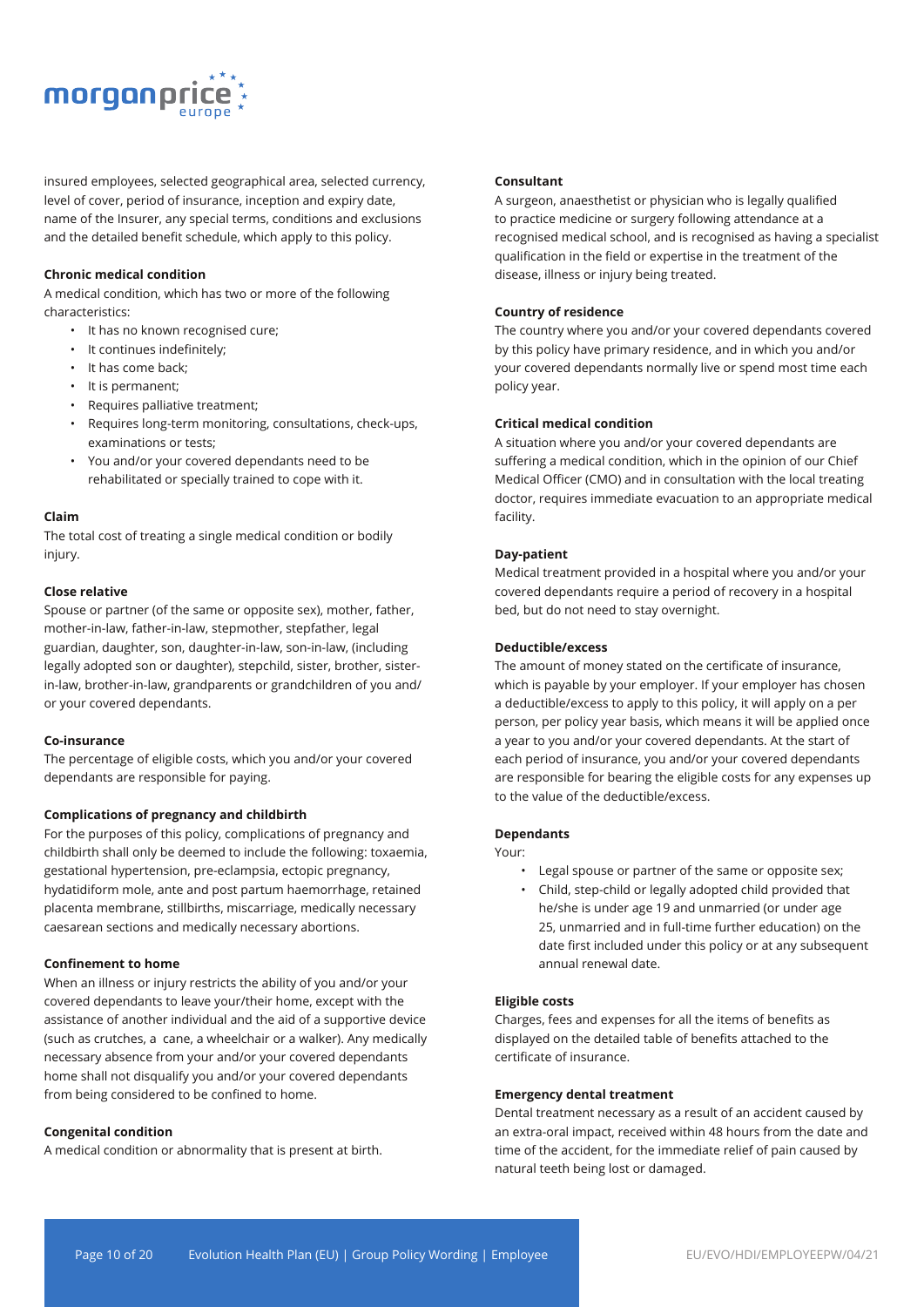

#### **Emergency treatment**

Medical treatment given to evaluate and treat an acute medical condition, whether resulting from an accident or sudden onset of an illness, where it is reasonable for you and/or your covered dependants to believe the symptoms of your and/or your covered dependants condition are of such severity in nature, that failure to seek immediate medical treatment could result in either placing your and/or your covered dependants health in serious jeopardy or causing impairment of bodily function.

#### **Emergency medical transfer or evacuation**

Medically necessary emergency transportation and medical care approved by us when the facilities in the place of incident are not able to provide the care required. This includes medical care during the process of transporting you and/or your covered dependants, when suffering from a critical medical condition, to the nearest suitable hospital that can provide the necessary treatment.

#### **Employee**

A person who is in active service on a full-time basis with the employer or on contract employment. It does not mean a person in casual employment. This may include a sole proprietor, or partner or director of the employer.

#### **Employer**

The employer of the persons to be covered by the group policy, or in the case of a non-employee group policy accepted by us, the sponsoring organisation through which the policy offered, effected and administered, and to which the group certificate is issued.

#### **Expiry date**

The date on which all insurance cover under this policy ends.

#### **External prosthesis**

An external device (i.e. artificial limbs) that substitutes or supplements a missing or defective part of the body.

#### **Geographical area**

One of the four different areas as shown in the certificate of insurance, which comprise of the following countries:

**Area 1:** Albania, Andorra, Austria, Belarus, Belgium, Bosnia Herzegovina, Bulgaria, Channel Islands, Croatia, Cyprus, Czech Republic, Denmark, Estonia, Finland, France, Germany, Gibraltar, Greece, Greenland, Hungary, Iceland, Ireland, all islands of the Mediterranean, Isle of Man, Italy, Latvia, Liechtenstein, Lithuania, Luxembourg, Macedonia, Madeira, Malta, Moldova, Monaco, Montenegro, Netherlands, Norway, Poland, Portugal, Romania, Russia (West of the Urals), Serbia, Slovakia, Slovenia, Spain, Sweden, Switzerland, Turkey, Ukraine, United Kingdom and Vatican State.

**Area 2:** Worldwide excluding China, Hong Kong, Singapore and United States of America.

**Area 3:** Worldwide excluding United States of America.

**Area 4:** Worldwide.

#### **Group Certificate**

The certificate of insurance issued to the employer, who is named on the Group Application Form (EU), which forms part of the contract of insurance between the Insurer and the employer.

#### **Home country**

The country for which you and/or your covered dependants hold a current passport. Where you and/or your covered dependants hold dual nationality, the home country will be the one stated on the application form completed at the start date of this policy.

#### **Hospice**

A facility that specialises in the care of people who are terminally ill with special concern for death with dignity.

#### **Hospital**

Any facility under the constant supervision of a resident physician, which is legally licensed as a medical or surgical hospital in the country where it is located.

#### **Illness**

Any sickness, disease, disorder or alteration in your and/or your covered dependants state of health diagnosed by a physician.

#### **In-patient**

Medical treatment provided in a hospital where you and/or your covered dependants are admitted and, out of medical necessity, occupy a bed for one or more nights, but not exceeding 12 months in total, for any one medical condition.

#### **Insured Person/You/Your/Yourself**

You and/or your covered dependants shown on the certificate of insurance.

#### **Insurer**

HDI Global Specialty SE

#### **Level of cover**

One of the five different levels of cover available under the Evolution Health Plan (EU) as shown on the certificate of insurance, which will be one of the following:

- **Standard**
- **Standard Plus**
- **Comprehensive**
- **Premium**
- **Elite**

#### **Lifetime limit**

The maximum amount of money we will pay, during the lifetime of this policy, in respect of benefits marked with a lifetime limit on the benefit schedule attached to the certificate of insurance.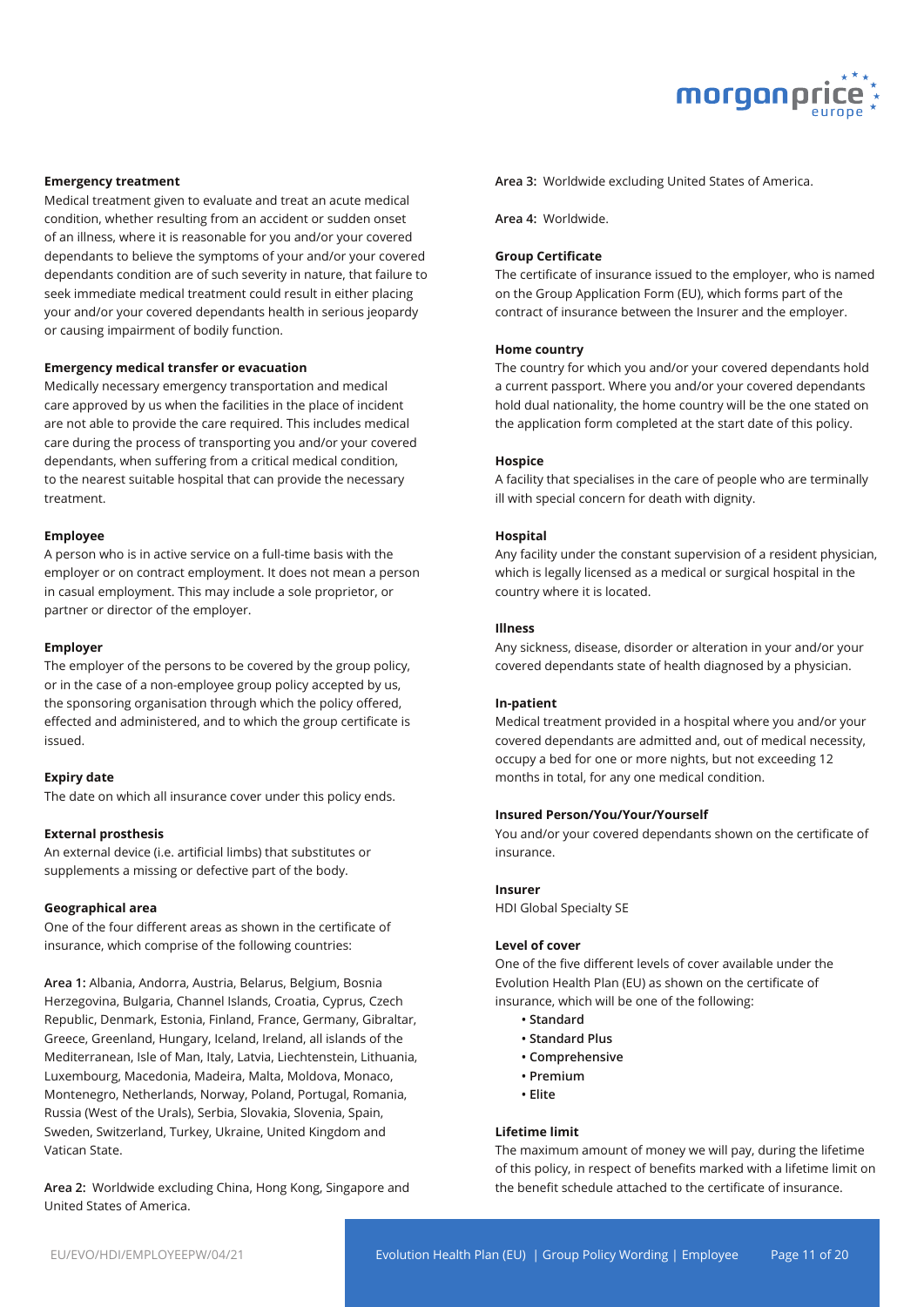

### **Local ambulance services**

Provision of ambulance to transport you and/or your covered dependants to hospital in a medical emergency.

#### **Medical condition**

Any disease or illness (including psychiatric illnesses), not otherwise excluded by this policy.

#### **Medical treatment**

The provision of recognised medical and surgical procedures and healthcare services, which are administered on the order of, and under the direction of a physician, for the purposes of curing a medical condition, bodily injury or illness or to provide relief of a chronic medical condition.

#### **Medical Practitioner**

A person who is legally qualified in medical practice following attendance at a recognised medical training facility to provide medical treatment, and who is licensed in the country where the treatment is received.

#### **Membership listing**

The schedule that details you and/or your covered dependants who are covered under the Group Evolution Health Plan (EU). Your employer must provide us with full names, date of birth, nationalities and country of residence for you and/or your covered dependants who will be included in the Group plan.

#### **Newborn**

A baby who is within the first 16 weeks of its life following birth.

#### **Nurse**

A registered nurse who has graduated from a nursing program and met the requirements outlined by a country, state, province or similar licensing body to obtain a nursing license, and delivers clinical treatment alongside doctors and other healthcare professionals.

#### **Organ implantation**

Medical treatment undertaken to perform the implantation of the following natural human organs: kidney, liver, heart, lung, stem cell, bone marrow and skin grafts (where medically necessary and not for cosmetic purposes).

#### **Out-patient**

Medical treatment provided to you and/or your covered dependants by, or on the recommendation of a physician, which does not involve an admission to hospital either on an in-patient or day-patient basis.

#### **Overall maximum benefit**

The maximum amount of costs that will be paid to, or a payment made, on behalf of you and/or your covered dependants during each period of insurance.

#### **Palliative treatment**

Treatment where the primary purpose is only to offer temporary

relief of symptoms, rather than to cure the medical condition causing the symptoms.

#### **Period of insurance**

The period of time as shown on the certificate of insurance during which this policy is effective, subject to payment of the required premium.

#### **Physician**

A legally licensed medical/dental practitioner who is authorised by the appropriate governing authorities to practice medicine in the country where treatment is provided.

#### **Physiotherapy**

Medical treatment provided by a licensed and qualified physiotherapist. Physiotherapy does not include ante-natal and maternity exercises, manual therapy, sports massage or occupational therapy.

#### **Plan type**

The name of the level of benefits that applies as detailed on the certificate of insurance.

#### **Policyholder**

The employer who subscribes to this policy, on behalf of you and/ or your covered dependants, who is responsible for paying the premium and ensuring that the policy terms and conditions are adhered to.

#### **Pre-authorisation**

The process whereby you and/or your covered dependants seek approval from us prior to undertaking treatment or incurring costs.

#### **Pre-existing medical condition**

Any medical condition, psychological condition or 'related condition' for which you and/or your covered dependants have suffered any symptoms (whether investigated or not), consulted any medical practitioner for check-ups or monitoring of a condition, received follow-up examinations, medical treatment or advice, or been prescribed or taken medicine, including over the counter drugs, special diets, injections or physiotherapy, or was reasonably aware existed, in the 5-year period prior to your and/ or your covered dependants start date. A 'related condition' is deemed to be any medical condition that is either an underlying cause of, or directly attributable to, the medical condition, subject to claim.

#### **Premature baby**

A baby born before the start of the 37<sup>th</sup> week of pregnancy.

#### **Prescription drugs**

Medications and drugs whose sale and use are legally restricted to the order of a physician. Drugs, medicines and other medicaments purchased 'over the counter' without a physician's prescription are not covered by this policy.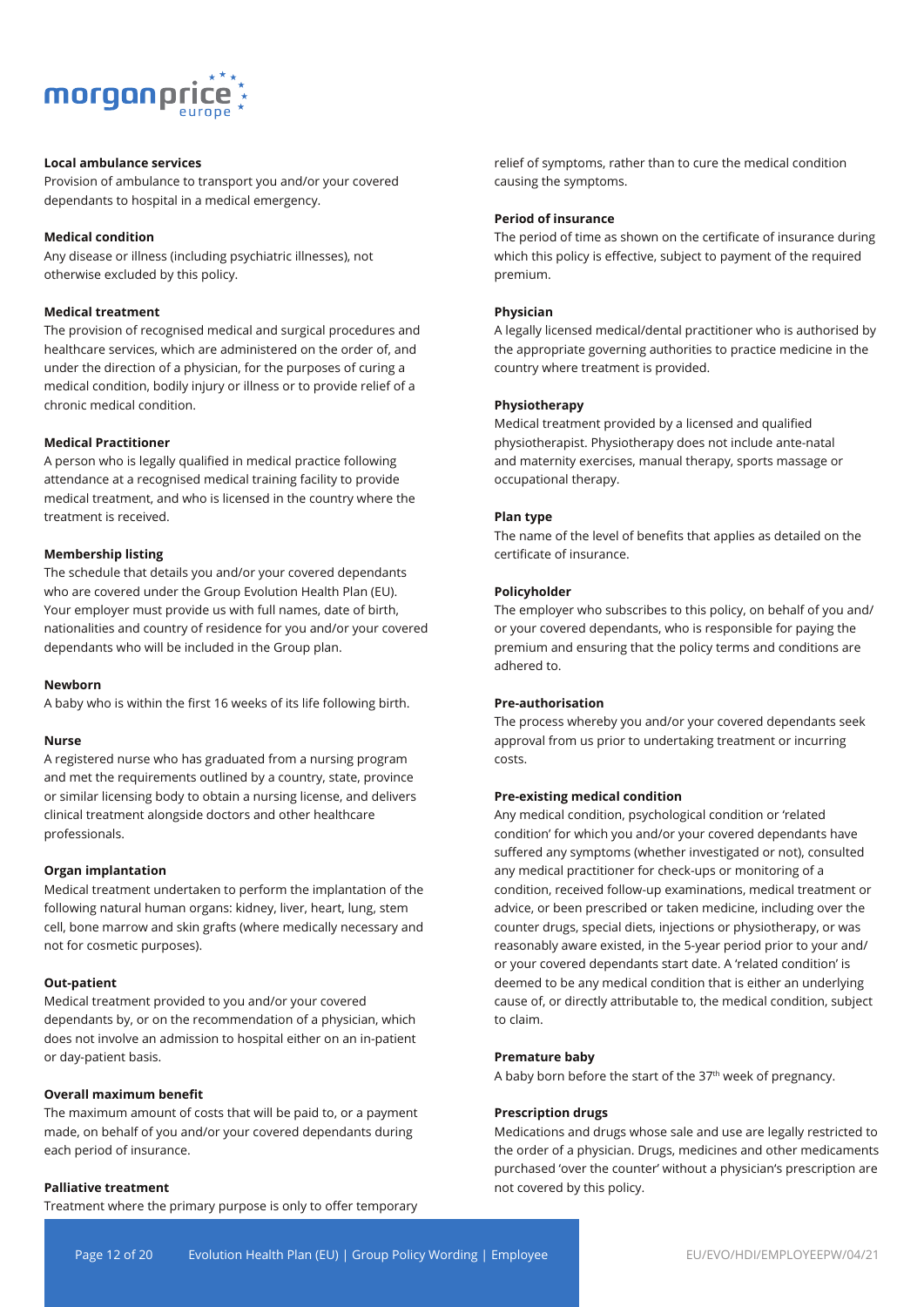

#### **Principal member**

Your employer.

#### **Start date**

The date that insurance cover under this policy first starts for you and/or your covered dependants.

#### **Subrogation**

Our right to act as your and/or your covered dependants substitute to pursue any rights you and/or your covered dependants may have against a third party, who is liable for a claim paid by us under this policy.

#### **Usual, Customary and Reasonable**

The charges that would typically be made for the treatment that you and/or your covered dependants receive in the location where treatment is received. If there is any dispute relating to usual, customary and reasonable, we will identify the amount typically charged by obtaining three quotations for the disputed treatment and we will settle costs based on an average of the three quotations.

#### **Waiting period**

The period during, which no benefit is payable for treatment costs when a waiting period is shown in the benefit schedule. Only costs incurred after the waiting period will be eligible for consideration.

#### **We/Us/Our**

HDI Global Specialty SE, in conjunction with Morgan Price (Europe) ApS, who are responsible for administering this policy on behalf of the Insurer.

## **6 General exclusions**

The following exclusions apply to all benefits of this policy. Please note, any consequences resulting directly or indirectly from these exclusions are also excluded.

We will not pay claims for any of the following:

- 1. The first 25% of costs for any claims not pre-authorised, where required.
- 2. Any treatment costs that occur after the expiry date of this policy.
- 3. Any medical condition, psychological condition or 'related condition' for which you and/or your covered dependants have suffered any symptoms (whether investigated or not), consulted any medical practitioner for check-ups or monitoring of a condition, received follow-up examinations, medical treatment or advice, or been prescribed or taken medicine, including over the counter drugs, special diets,

injections or physiotherapy, or was reasonably aware existed, in the 5-year period prior to the start date. A 'related condition' is deemed to be any medical condition that is either an underlying cause of, or directly attributable to, the medical condition subject to claim.

- 4. Medical treatment for alcoholism, drug and substance abuse/dependency. This includes treatment for being under the influence and/or suffering from the effects of alcohol, intoxicants, drugs or narcotics.
- 5. Medical treatment for any addictive and/or compulsive disorder.
- 6. Deliberate self-inflicted injury, needless self-exposure to peril (except in an attempt to save human life), suicide, attempted suicide or self-harm.
- 7. Dietary supplements, nutritional supplements, body-building supplements and substances, fibre, fatty acids, amino acids, vitamins, minerals and organic substances regardless as to whether prescribed by a physician, except as provided for under item 3H Complementary Therapies and 2 Cancer care Benefit.
- 8. Contraception, sterilisations or its reversal (including vasectomy), fertilisation, impotence, venereal disease (including testing), sexually transmitted diseases, gender reassignment or any other form of sexual related condition.
- 9. Medical treatment for any form of assisted reproduction (including in vitro fertilisation) and its consequences, including any resulting pregnancy and childbirth or complications of the assisted reproduction treatment or complications of any resulting pregnancy and childbirth.
- 10. Any act that is fraudulent, illegal, criminal, deliberately careless or reckless on your and/or your covered dependants part.
- 11. Any claim arising in the course of travel undertaken against medical advice or where you and/or your covered dependants could have reasonably foreseen a medical condition would arise.
- 12. Any claims arising from air travel where you and/or your covered dependant are more than 28 weeks pregnant.
- 13. Costs associated with medical treatment of a premature baby after the initial 2 months from date of birth.
- 14. Any claims arising from birth injuries or defects, congenital illness/abnormality except where covered within the detailed benefit schedule under section 8, items A and B.
- 15. Medical treatment for Human Immunodeficiency Virus (HIV)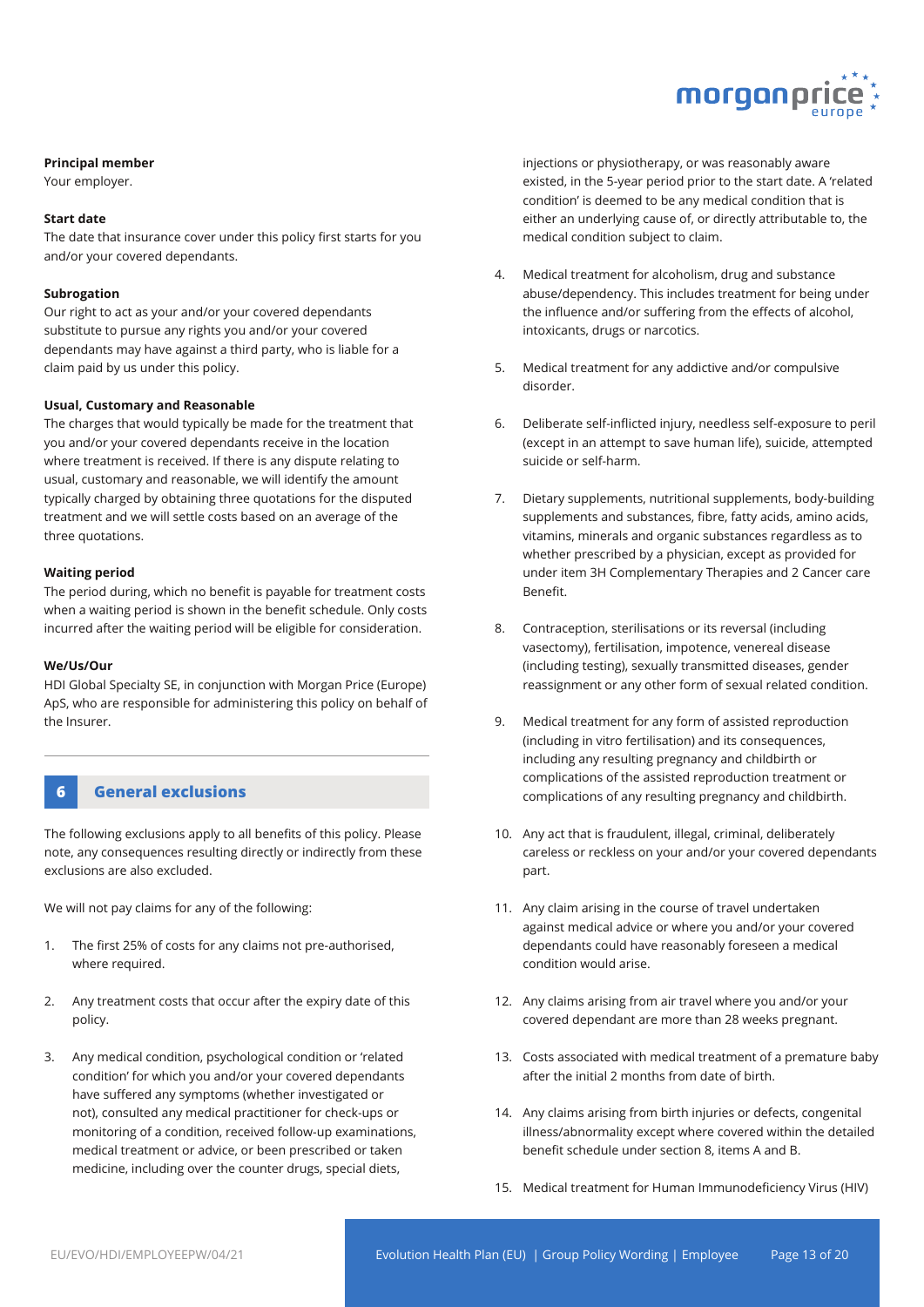

or HIV related illness, including Acquired Immune Deficiency Syndrome (AIDS) or AIDS related complex (ARC) and any similar infections, illnesses, injuries or medical conditions arising from these conditions, except where covered on the benefit schedule under section 4, item B.

- 16. Any treatment which is experimental and/or unproven. We deem this to be any treatment not recognised scientifically by the official government control agency of the country where treatment is received.
- 17. Any treatment and/or use of drugs/medicines not licensed by the official government control agency of the country where treatment is received or not used in accordance with their licensed indications.
- 18. Drug therapy and/or treatment provided by a physician who is unlicensed in the country treatment is received.
- 19. Routine or preventative medicines, vaccinations of any kind and general health check-ups, unless specifically covered by the selected plan type.
- 20. Cosmetic surgery, cosmetic treatments or remedial surgery, whether or not for psychological purposes, except when required as a direct result of an illness, injury or accident.
- 21. Any claims arising from weight loss, weight problems or eating disorders, including removal of fat or other surplus body tissue.
- 22. Any claims arising from snoring, insomnia, sleep apnoea or sleeping disorders, including sleep studies or corrective surgery.
- 23. Surgery (other than laser treatment surgery performed by an ophthalmic surgeon) to correct short or long sight or any other eye defect, unless caused as a result of an accident or medical condition.
- 24. Stem cell transplants for any medical condition apart from the treatment of cancer where it is pre-authorised.
- 25. Medical treatment performed by a physician who is a relative of you and/or your covered dependants, unless previously approved by us.
- 26. Claims arising from racing, other than on foot, and all professional sports (By professional we mean sports for which you and/or your covered dependants are paid to take part).

However, we reserve the right to load for or exclude hazardous activities that must be disclosed on the application form.

- 27. Any claim arising when you and/or your covered dependants are under military authority or is engaged in activities involving the use of firearms or physical combat or in an area of military conflict, except in connection with tourist trips made on a private basis during leave.
- 28. Any expenses relating to 'search and/or rescue' operations to find you and/or your covered dependants in mountains, at sea, in the desert, in the jungle and similar remote locations.
- 29. Any expenses relating to an air/sea rescue operation or an evacuation/transfer from any off-shore structure or ship.
- 30. Any expense not specifically stated in this policy as being insured and any expenses, which exceed the individual benefit limits or overall maximum benefit of the plan type.
- 31. Any expenses where no supporting documents are available.
- 32. Any accounts, bills or invoices received by us more than 3 months after the date of treatment or the date the service was given.
- 33. Accommodation and medical treatment costs in a hospital where it has effectively become your and/or your covered dependants home and where the admission is arranged wholly or partly for domestic reasons.
- 34. Accommodation and medical treatment costs in a nursing home, hydro spa, nature clinic, health farm, health spa, rest/ retirement/convalescent home or similar.
- 35. Medical treatment for learning difficulties, hyperactivity, attention deficit disorder, speech therapy, behavioural problems or development problems.
- 36. Any costs which are unnecessary, medically inappropriate or are over and above what is usual, customary and reasonable for the services provided. Usual, reasonable and customary will be for the area or country where treatment is received, not for the hospital itself.
- 37. Any claim in any way caused or contributed to, by the use or release or the threat thereof of any nuclear weapon or device, chemical or biological agent.
- 38. Any claims resulting from war, invasion, act of foreign enemy hostilities (whether war be declared or not), civil war, rebellion, revolution, insurrection, military or usurped power or, taking part in civil commotion or riot of any kind, except where injury is sustained as an innocent bystander.
- 39. Bodily injury or illness caused by an Act of Terrorism, except where such injury/illness is sustained as an innocent bystander, excluding any Act of Terrorism involving the use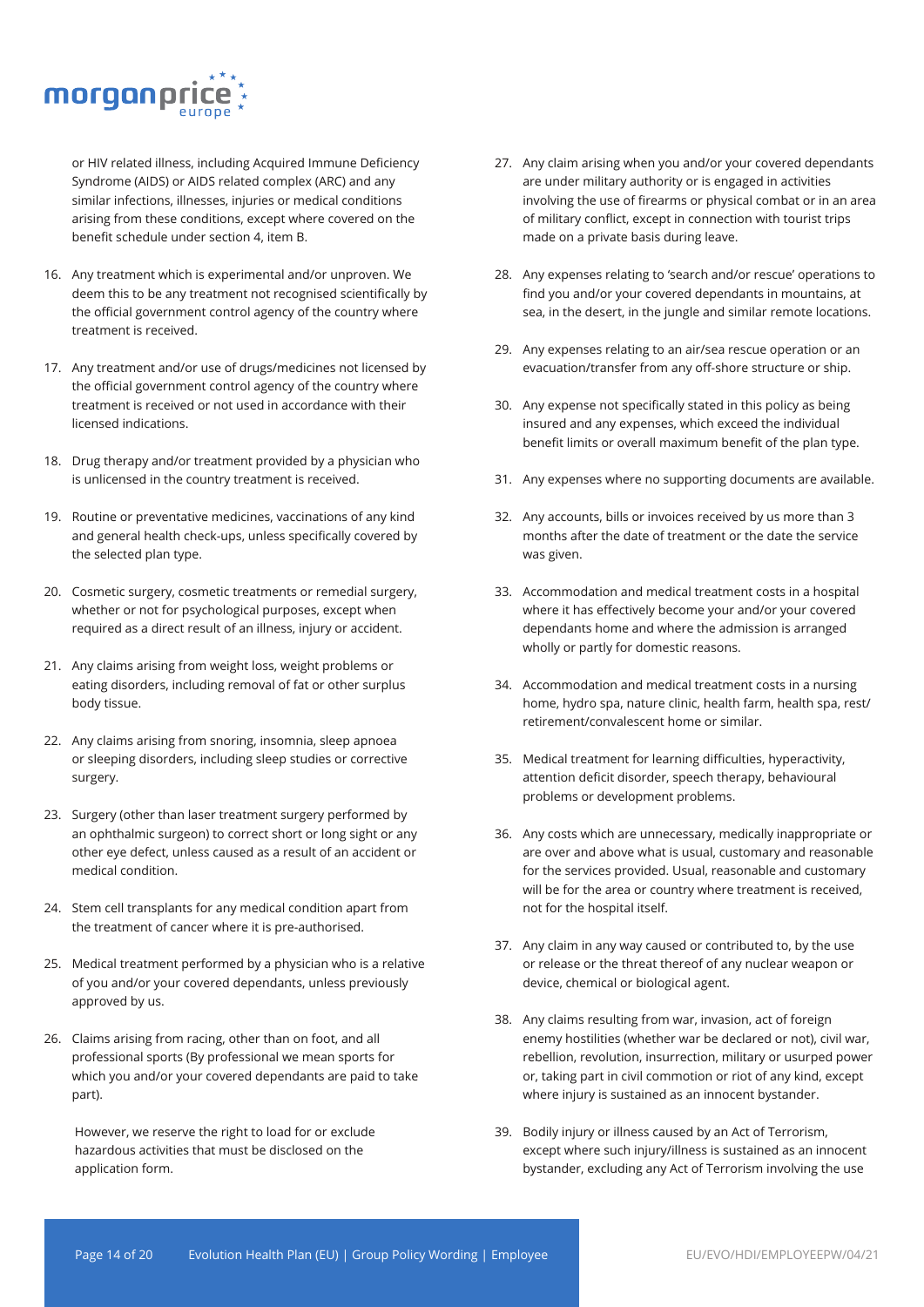

of nuclear weapons or devices, chemical or biological agents. For the purposes of this policy, an Act of Terrorism means an act, including but not limited to, the use of force or violence and/or the threat thereof, of any person or group(s) of persons whether acting alone or on behalf of or in connection with any organisation(s) or government(s), committed for political, religious, ideological or similar purposes or reasons including the intention to influence any government and/or to put the public or any section of the public, in fear.

- 40. Any expense which at the time of happening, is covered by any other existing insurance plan or state cover. If there is other cover in force, you and/or your covered dependants must tell your employer when they first contact us.
- 41. Costs which you and/or your covered dependants would have otherwise had to pay in any event.
- 42. Any loss arising from the medical services in this policy, unless negligence on our part can be demonstrated.
- 43. Any costs incurred where you and/or your covered dependants have travelled to a country/area, which the Government or Embassy, of your and/or your covered dependants home country, have advised against travelling to.
- 44. Medical treatment related to podiatry and/or chiropody, including, but not limited to, bunions and ingrown toenails.
- 45. If you and/or your covered dependants wear glasses or contact lenses prior to the start date of this policy, replacement spectacles, contact lenses or laser eye surgery are excluded from cover.
- 46. Cover for replacement of existing crowns, inlays, fillings, bridges or missing teeth prior to the start date of this policy are excluded. These are classified as pre-existing.
- 47. Claims arising from the use of e-cigarettes.
- 48. No cover is provided under this policy if general medical advice has not been followed.
- 49. Costs for the provision of medical reports or completion of claim forms or translations.
- 50. Any motorcycle accident where a crash helmet has not been worn, whether or not it is required by law in the country of claim.
- 51. Any 'over the counter' drugs or medicines available without a physicians prescription.
- 52. Please note, no cover is available for implantation of any other organ either of a natural or artificial nature.

## **7 General policy administration**

#### **a. Commencement of cover**

Your and/or your eligible dependants cover can start once we have accepted your employers application form and their first premium payment has been received by us, including any applicable taxes.

You and/or your eligible dependants start date will be shown on the certificate of insurance. Your and/or your eligible dependants cover start date must be within 30 days from the date that your employer signed the application form.

We will provide your employer with a PDF certificate of insurance, any relevant endorsements, a benefit schedule and membership card(s), which includes details of the emergency claims contact details.

#### **b. Adding or removing your dependants**

Applications to add eligible dependants may be made at any time during the period of insurance by your employer, subject to payment of the required premium.

A healthy newborn child may be added to this policy from their date of birth, provided we received a completed application form from your employer within 14 days of their date of birth. If your employer notifies us after this period, we will add the newborn child from the date we receive the completed application form and not their date of birth. If the newborn has known medical conditions, these will need to be declared on an FMU application form and we will advise what cover we can offer.

Please note that submission of a claim under item 7 – Maternity Benefits, does not constitute formal notification for the newborn to be added to this policy. A completed application form is required.

If you wish to delete any of your dependants from this policy, your employer must make this request in writing. Deletion will be made from the date that written notification is received.

#### **c. Maintaining cover**

Subject to satisfying any specific eligibility criteria and payment of the required premium, this policy will remain in force during the period of insurance and is renewable for successive 1-year periods at the prevailing terms, premium rates and benefits.

We will not cancel this policy because of either a deterioration in the health of you and/or your covered dependants or the number/ value of claims you and/or your covered dependants make, unless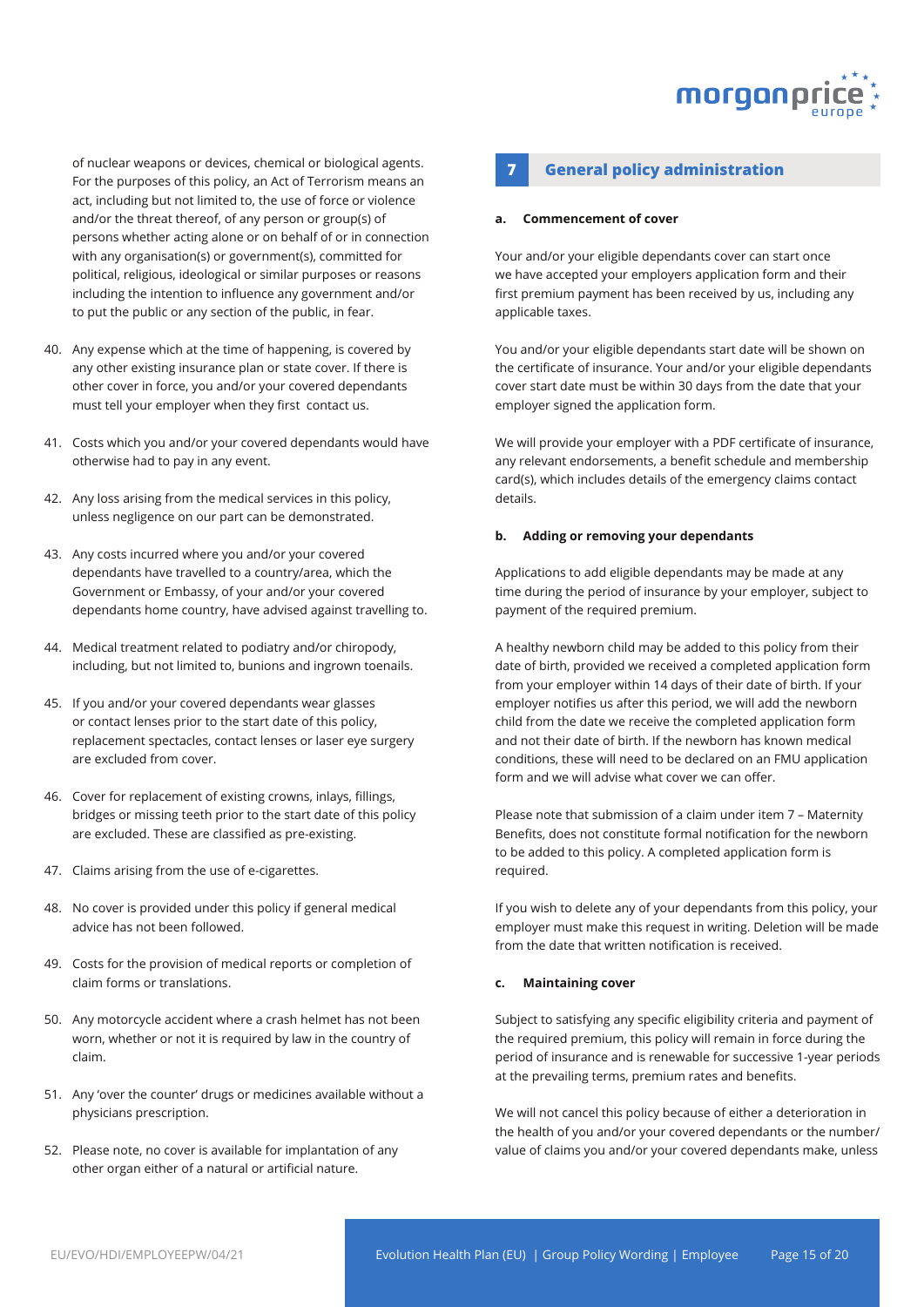

we are prohibited by insurance law or legislation, or decide not to continue to underwrite this type of insurance in your and/or your covered dependants country of location.

If we decide to stop underwriting this policy, we shall give your employer as much notice as possible in writing prior to their next annual renewal date.

#### **d. Alterations to this policy**

We may change the premium rates, terms, conditions and benefits of this policy from time to time, but any such changes will not apply until the next annual renewal date first following the introduction of such changes.

No alteration or waiver of the terms, conditions and benefits of this policy shall be accepted unless it is in writing by one of our authorised company officials.

#### **e. Changing the plan type**

Your employer may only apply to change this plan type at the annual renewal date of this policy. If we accept your employers application, we reserve the right to apply a variation in cover to any medical conditions, which pre-existed the date of such change.

Your employer may change the geographical area during the period of insurance if you and/or your covered dependants relocate to a country of residence, which is located outside of the geographical area chosen at the start date or subsequent annual renewal date.

We reserve the right to apply a variation in cover to any medical conditions, which pre-existed the date of such change.

#### **f. Policy duration and premium payment**

This is an annual contract, which is renewable each year, subject to the terms and conditions in force at the annual renewal date, and subject to payment of the applicable renewal premium.

All premiums are payable in advance of cover being provided under this policy. Premiums can be paid by bank transfer or by debit/credit card.

Premiums (and any applicable taxes) are payable monthly, quarterly, semi-annual or annually but this is an annual contract of insurance. If your employer elects to pay the premium in instalments, they will be charged an administration fee. Your employer is still responsible for paying the entire annual premium, even if we have agreed they may pay by instalments. If we do agree your employer can pay by instalments, then they must ensure the credit/debit card they supply is valid for the entire period of the policy year.

We reserve the right to withdraw frequency payment facilities and/or charge an administration fee for non-payment.

This policy will be cancelled if a payment date is missed, although we may subsequently reinstate cover if an outstanding payment is received within 30 days of its due date.

If we agree to reinstate cover, we reserve the right to apply revised underwriting terms to this policy.

If a premium is outstanding, any claims will be suspended and will not be settled until the outstanding premium is received by us.

If any premium is unpaid at the end of this 30-day period, we will cancel this policy from the date that the unpaid premium was due. Any outstanding premium will be deducted from the credit/debit card supplied.

Premiums are payable in the currency of this policy, which your employer elected at the start date of this policy.

We reserve the right to alter premiums at any time but if we do so, the new premiums will not be effective until your employers annual renewal date.

We reserve the right to alter the amount of Insurance Premium Tax (IPT), government levies or other taxes as and when they change by law and to apply them at the next premium due date.

If having purchased this policy, your employer decides that it does not meet their requirements, they will need to return the policy documents to us within 14 days of receipt, together with written cancellation instructions. Provided no claims have been paid and/ or pre-authorisation has been given, we will refund any premium they have paid.

#### **g. Temporary return to your home country**

For nationals of the United States of America, cover can remain in force for temporary return and visits to your and/or your covered dependants home country up to a maximum of 90 days in total during each period of insurance, provided that your and/or your covered dependants home country is included within your and/ or your covered dependants selected geographical area. This policy will automatically terminate after 90 consecutive days in the United States of America – refer to "Termination".

For nationals of all other countries worldwide, there is no restriction for temporary return and visits to your and/or your covered dependants home country, provided your and/or your covered dependants home country is included within your and/or your covered dependants selected geographical area.

Where your and/or your covered dependants home country falls outside of your and/or your covered dependants selected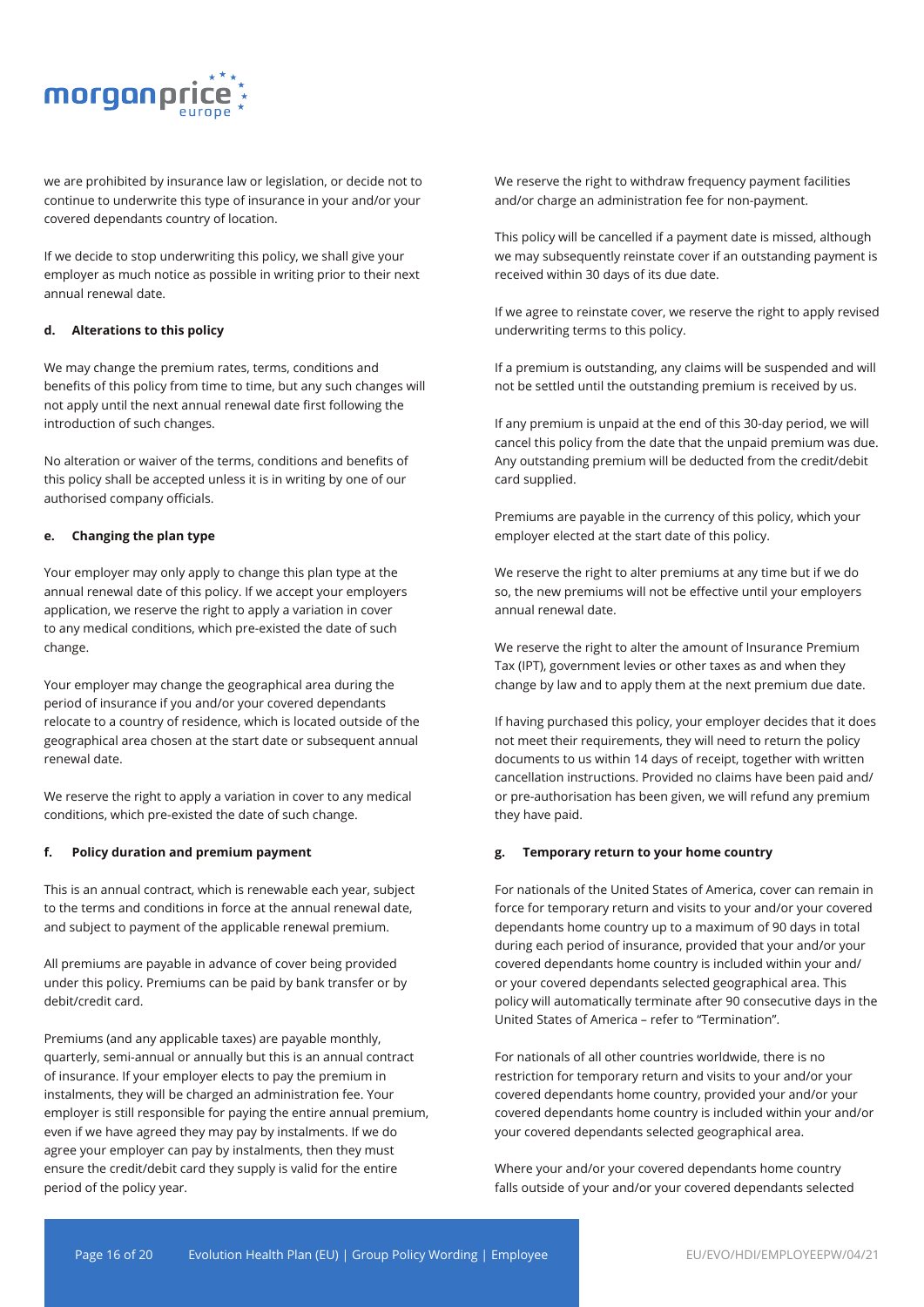![](_page_17_Picture_0.jpeg)

geographical area, please refer to Item 11A – Emergency Out of Area Treatment.

#### **h. Cancelling this policy**

If you are no longer an active employee of the policyholder, you and/or your covered dependants are not eligible for cover under the Group Evolution Health Plan (EU). Your employer will contact us and provide us with your leaving date. Your and/or your covered dependants certificate of insurance will be cancelled with effect from that date and you and/or your covered dependants will no longer be eligible for the benefits outlined in the certificate of insurance.

Once we have received your employers cancellation notification and provided no claims or pre-authorisations have been put in place in the current 12-month period of insurance, a pro-rata refund may be applicable. If a claim has been made, then no refund will be due and any outstanding instalment premiums remain payable.

If your employer cancels this plan, we reserve the right to charge an administration fee of £/€/\$30.

We will not cancel this policy because of eligible claims made by you and/or your covered dependants. We reserve the right to cancel this policy at any time if you and/or your covered dependants have:

- Misled us by misstatement or concealment or failed to answer any question about this policy honestly and fully; or
- Made or attempted to make a false or fraudulent claim or uses any methods to try to make a fraudulent claim; or
- Your employer fails to pay the premium due.

#### **i. Termination**

This policy will automatically end in any of the following situations:

- Your employer fails to pay the premium on the date due. At our absolute discretion, we may reinstate the cover if the outstanding premiums are paid to us in full, although we reserve the right to apply revised underwriting terms to this policy.
- Where you and/or your covered dependants have acted in a fraudulent manner or deliberately claimed benefit either directly or indirectly, to obtain unreasonable pecuniary advantage, which is to our detriment.
- For nationals of the United States of America only, 90 days

after you and/or your covered dependants return to your and/or your covered dependants home country. This 90-day period shall be reduced by the number of days that have already been spent on temporary return and visits to the United States of America during the period of insurance. If there are less than 90 days to run until the expiry date, then cover shall cease on the expiry date.

On termination of this policy for whatever reason, our liability will immediately cease.

#### **j. Death of you and/or your covered dependants**

Should you and/or your covered dependants die during the period of insurance, any dependants who are insured can continue to be covered for the remainder of the period of the insurance at the discretion of your employer.

#### **k. Other insurance**

If there is any other insurance covering any of the benefits that are provided under this policy for which a claim is made, then you and/or your covered dependants must disclose this to us at the time of submitting the claim.

In these circumstances, we will not be liable to pay or contribute more than our proper rateable proportion.

If it transpires that you and/or your covered dependants have been paid for all or some of the claim costs by another source or insurance, we have the right to a refund from you and/or your covered dependants. We reserve the right to deduct such refund from you and/or your covered dependants from any impending or future claim settlements, or to cancel this policy from the start date or subsequent annual renewal date without a refund of premium.

#### **l. Subrogation**

If someone else is responsible, we may take court action in your and/or your covered dependants name to recover any claims we have paid. We will pay for the cost of taking this action and it will be for our benefit. You and/or your covered dependants are not authorised to admit liability for any eventuality or give a promise of undertaking to anyone, which binds the Insured, an Insured Person(s), or Us.

#### **m. Help and intervention**

Our help and intervention depends upon, and is subject to, local availability and has to remain within the scope of national and international law and regulations. Our intervention depends upon us obtaining the necessary authorisations issued by the various competent authorities concerned.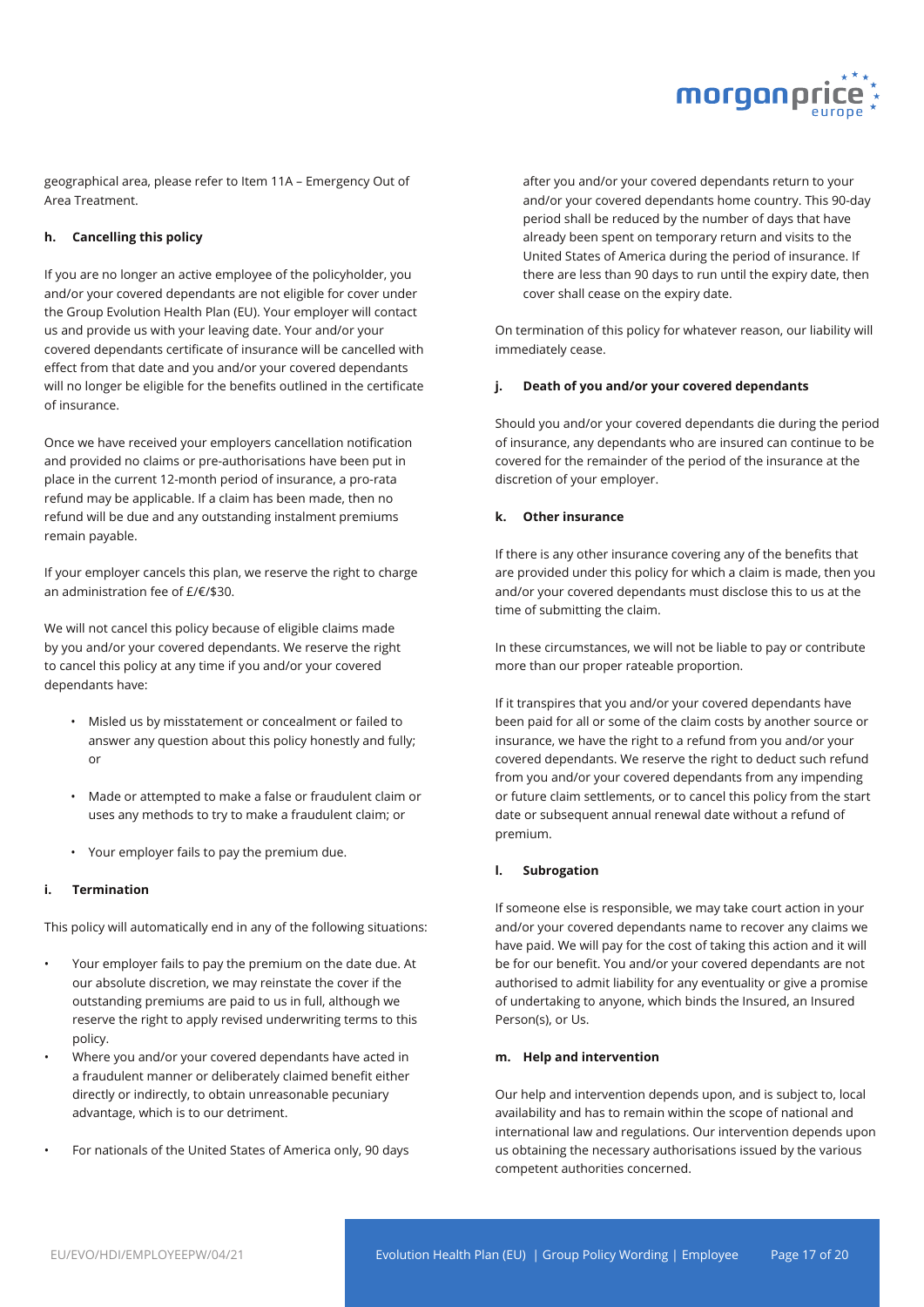![](_page_18_Picture_0.jpeg)

#### **n. Compliance**

Your and/or your covered dependants full compliance with the terms and conditions of this policy is necessary before a claim will be paid.

#### **o. Governing law**

This contract of insurance shall be governed and construed in accordance with Danish law unless we agree otherwise. The courts of Denmark alone shall have exclusive jurisdiction in any dispute.

#### **p. Sanctions**

No insurer shall be deemed to provide cover and no insurer shall be liable to pay any claim or provide any benefit hereunder to the extent that the provision of such cover, payment of such claim or provision of such benefit would expose that insurer to any sanctions, prohibition or restriction under United Nations resolutions or the trade or economic sanctions, laws or regulations of the European Union, or United Kingdom or United States of America to the extent such compliance is not prohibited by applicable law.

#### **8 How to make a complaint**

If you feel we have not provided the level of service you expected, please follow the procedures outlined below:

- We consider a complaint to be any oral or written expression of dissatisfaction from a customer to an employee of Morgan Price (Europe) ApS, in connection with the provision of, or failure to provide, a service to the customer.
- You can notify us by telephone, face-to-face or in writing.

**Complaints Department Morgan Price (Europe) ApS Nybrogade 18 3. 1203 Kobenhavn K Denmark**

**Email: info@morgan-price.eu** 

**Tel: +44 (0) 1379 646730**

#### **How we deal with your complaint:**

• We will always respond in a courteous manner and we aim to resolve complaints within 3 business days following receipt (e.g. received Monday 10:00am, aim to resolve by Thursday 5:30pm).

- Occasionally, for more complex cases, we need additional time to investigate the concerns raised. In such cases, we aim to acknowledge the complaint within 5 business days, providing the name of the person dealing with it, as well as an indication of when to expect the matter to be concluded.
- If we cannot resolve the matter within 8 weeks we will write explaining why and point out the next steps available to you (i.e. referring your complaint to the The Insurance Complaints Board).
- If more than 8 weeks from the date of your complaint has passed and you have not received a final response, or you are dissatisfied with the final response you received (at any stage of the process), you can refer your complaint to the The Insurance Complaints Board (contact details are shown below).

#### **How we will respond to your complaint:**

- If we can resolve your complaint within 3 business days following receipt, you will be sent a summary resolution communication, which will confirm the matter has been resolved and details of the The Insurance Complaints Board.
- Where we have been unable to resolve the complaint within 8 weeks, we will write to you formally providing details of our investigation and outcome. This response will explain our position clearly and in plain language. The response will also detail your rights to refer your complaint to the The Insurance Complaints Board.
- If we agree to pay any redress or compensation, we will do so promptly.

Where we have reasonable grounds to be satisfied that another firm is solely or jointly responsible for the issues raised, the complaint will be referred to them promptly on your behalf. We will inform you of the referral, provide their contact details and follow the matter up with them to make sure your concerns are properly addressed.

#### **What to do if you remain dissatisfied with our final response:**

Having received our final response, if you remain dissatisfied you may be entitled to refer your complaint to The Insurance Complaints Board. There is a complaint fee of DKK 200.

Visit their website at www.ankerforsikring.dk

Tlf: 33 15 89 00 (from 10am - 1pm)

Your complaint must be submitted in writing using the form which can be downloaded from their website: https://ankeforsikring.dk/ Sider/english.aspx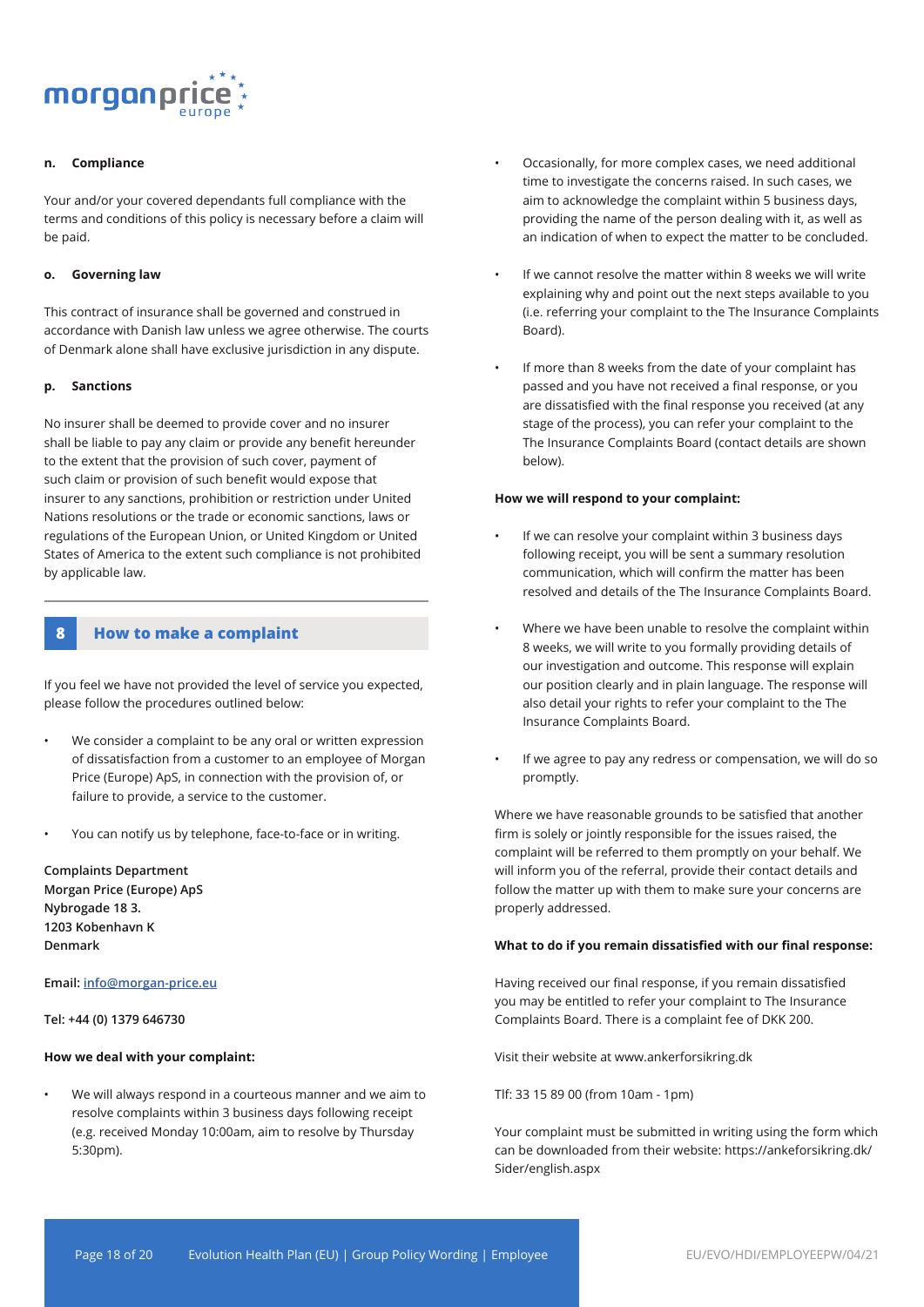![](_page_19_Picture_0.jpeg)

If the insurance contract has been concluded online, the complainant may also use the European Commission's platform for Online Dispute Resolution (ODR) using the following link: http://ec.europa.eu/consumers/odr/

#### **For all other complaints, please contact:**

**Complaints Officer HDI Global Specialty SE Podbielskistraße 396, 30659 Hannover, Germany**

**or send an email to complaints@hdi-specialty.com**